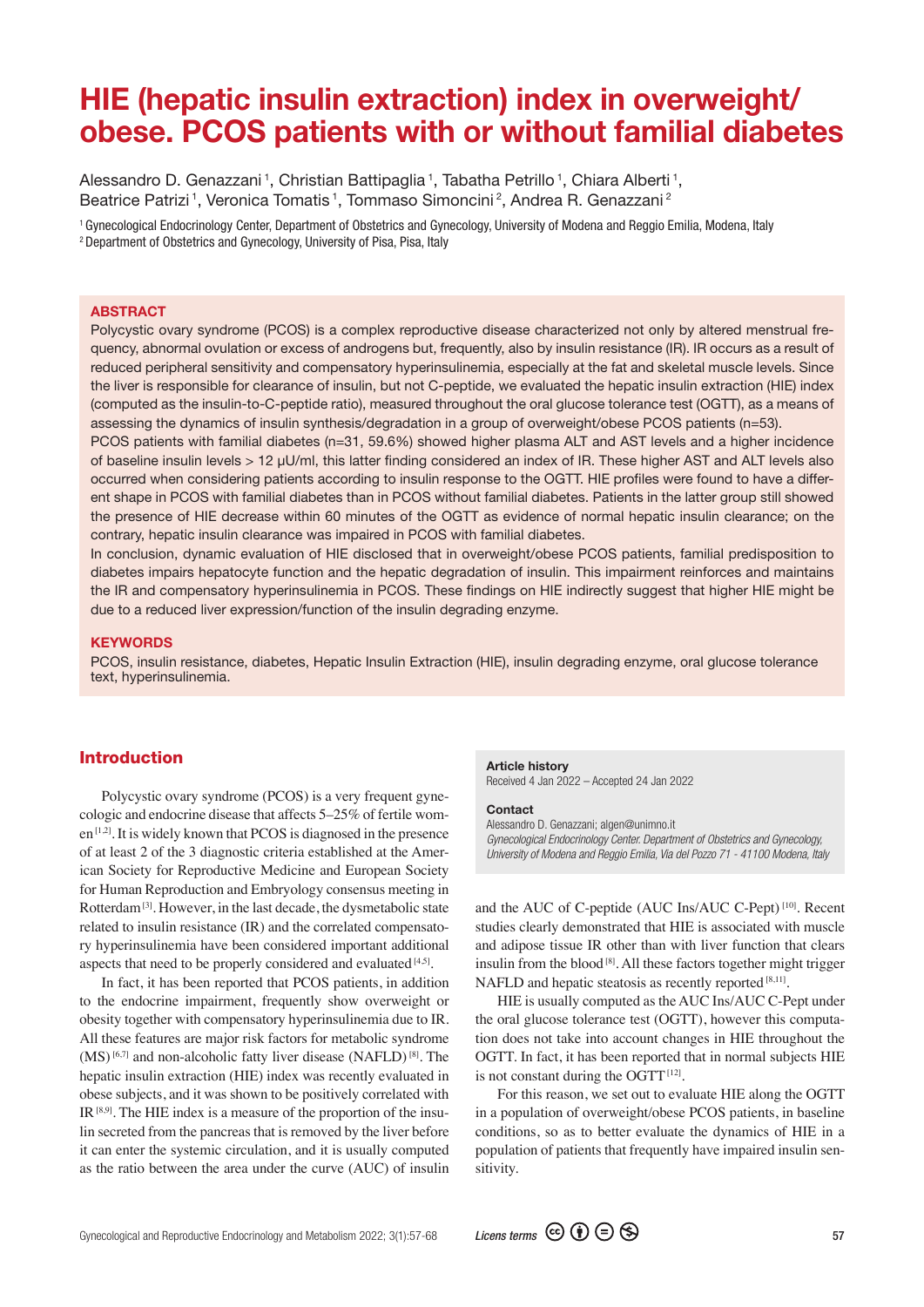# Materials and Methods

#### **Subjects**

Among the patients attending the outpatient clinic of our department's Gynecological Endocrinology Center between January 2019 and June 2021, and recorded in the Center's outpatient database as PCOS, a total of 53 patients showing overweight/ obesity  $[24.5 \pm 1.8 \text{ years}, \text{mean} \pm \text{standard error of the mean}]$ (SEM)] was selected.

All these patients required treatment for their PCOS condition and met the relevant diagnostic criteria established by the American Society for Reproductive Medicine and the European Society for Human Reproduction and Embryology [3]; accordingly, at least two of the following criteria were present: (a) oligomenorrhea with inter-menstrual intervals longer than 45 days, (b) clinical (acne, hirsutism) or biochemical signs of hyperandrogenism, (c) presence of micro-polycystic ovaries on ultrasound examination.

The patients also had to fulfil the following criteria: (d) absence of enzymatic adrenal deficiency and/or other endocrine disease, including diabetes, (e) normal prolactin (PRL) levels (range 5-25 ng/ml), (f) no hormonal treatment or insulin sensitizer drugs during a period of at least 6 months prior to the study, (g) body mass index (BMI) above 27.

All the patients, at the first consultation (history taking), were interviewed to establish whether they had one or more first-degree relatives (parents and/or grandparents) with diabetes. The anamnestic investigation revealed that 31 of the 53 patients (59.6%) reported first-degree diabetic relatives.

Informed consent was obtained from all individual participants, as a standard procedure of the Gynecological Endocrinology Center of the University of Modena and Reggio Emilia, Italy, after which they were evaluated for levels of luteinizing hormone (LH), follicle-stimulating hormone (FSH), estradiol (E2), progesterone (P), androstenedione (A), insulin, glutamic aspartate amino transferase (AST), and alanine amino transferase (ALT). The HOMA index was computed to estimate sensitivity to insulin [13]. An oral glucose tolerance test (OGTT), for insulin, C-peptide and glucose determinations, was performed sampling before and at 30, 60, 90, 120, 180 and 240 min after oral intake of 75 g of glucose. A hyperinsulinemic response is recognized when plasma insulin levels are above 50 μU/ml within 90 min of the glucose load [14]. In addition, consideration was given also to baseline plasma insulin levels, since a plasma insulin level of 12 μU/ml or higher is considered an index of IR  $[14,15]$ .

After the endocrine evaluation, all the patients were prescribed a treatment based both on the clinical findings and their aims and desires. For the purposes of the present study, only the baseline evaluation, performed by all these patients, was considered.

According to the presence of familial diabetes, the whole set of PCOS patients was divided in two groups: PCOS with familial diabetes (n=31) and PCOS without familial diabetes (n=22). Both groups were then considered on the basis of the presence or absence of a hypersulinemic response to the OGTT, as well as their plasma fasting insulin levels, that is insulin  $\leq 12$  $\mu$ U/ml (n = 22)] and insulin > 12  $\mu$ U/ml (n= 31), as previously reported [14,16].

#### Assay

All samples from each subject were assayed in the same assay. Plasma LH and FSH concentrations were determined using a previously described immunofluorometric assay [16,17]. The sensitivity of the assay, expressed as the minimal detectable dose, was 0.1 IU/ml. The cross-reactivities with free and ß-subunits of LH, FSH and thyroid-stimulating hormone (TSH) were less than 2%. Intra-assay and inter-assay coefficients of variation were 4.2% and 6.3%, respectively. Plasma E2, A, and cortisol levels were determined by commercially available assay systems. Based on two quality control samples, the average within- and between-assay coefficients of variation were 3.7% and 8.2%.

Plasma insulin and C-peptide concentrations were determined using an immunoradiometric assay (Biosource Europa S.A., Nivelles, Belgium). Based on two quality control samples, the average within- and between-assay coefficients of variation were 4.0% and 10.2%.

#### Statistical evaluation

After analysis of variance (one-way ANOVA), data were tested for statistically significant differences between the groups by means of Student's t-test for paired and unpaired data, as appropriate. Chi-square test was computed to test for any statistically significant difference between the expected and the observed frequencies in one or more categories of our PCOS patients under evaluation. The HOMA index was computed to estimate sensitivity to insulin [13] since it is considered the main index of IR and MS, and a common link between the coexisting abnormalities; it can be calculated by homeostasis model assessment of IR (HO-MA-IR) as (fasting insulin mU/l)  $\times$  (fasting glucose mmol/l)/22.5  $[20]$ . We used the previously established cut-off value of 2.7 $[13]$ .

The HIE index was computed as the ratio between plasma insulin and C-peptide concentrations (insulin/C-peptide) [10] for each sample of the OGTT. This evaluation aimed to evaluate the dynamic changes in HIE along the entire OGTT. Data are expressed as mean ± SEM.

## **Results**

To better outline the results, we present them according to the groups identified in the PCOS population under study. For this purpose, the results are presented according to presence/ absence of familial diabetes and according to the concomitant presence/absence of plasma insulin levels above 12 μU/ml and/ or of a response higher than 50 μU/ml on the OGTT.

Figure 1 shows the subgroups identified among the PCOS patients. Only the frequency of plasma insulin levels above 12 μU/ml was significantly higher (p<0.05, Chi square test) in the group of PCOS patients with familial diabetes

#### PCOS with/without familial diabetes

Table 1 summarizes the hormonal and metabolic characteristics of the PCOS patients divided according the presence or absence of familial diabetes. The two groups are homogenous and the only difference is in the plasma AST and ALT levels, which were higher in the PCOS patients with familial diabetes. When HIE profiles were drawn, the profile of patients without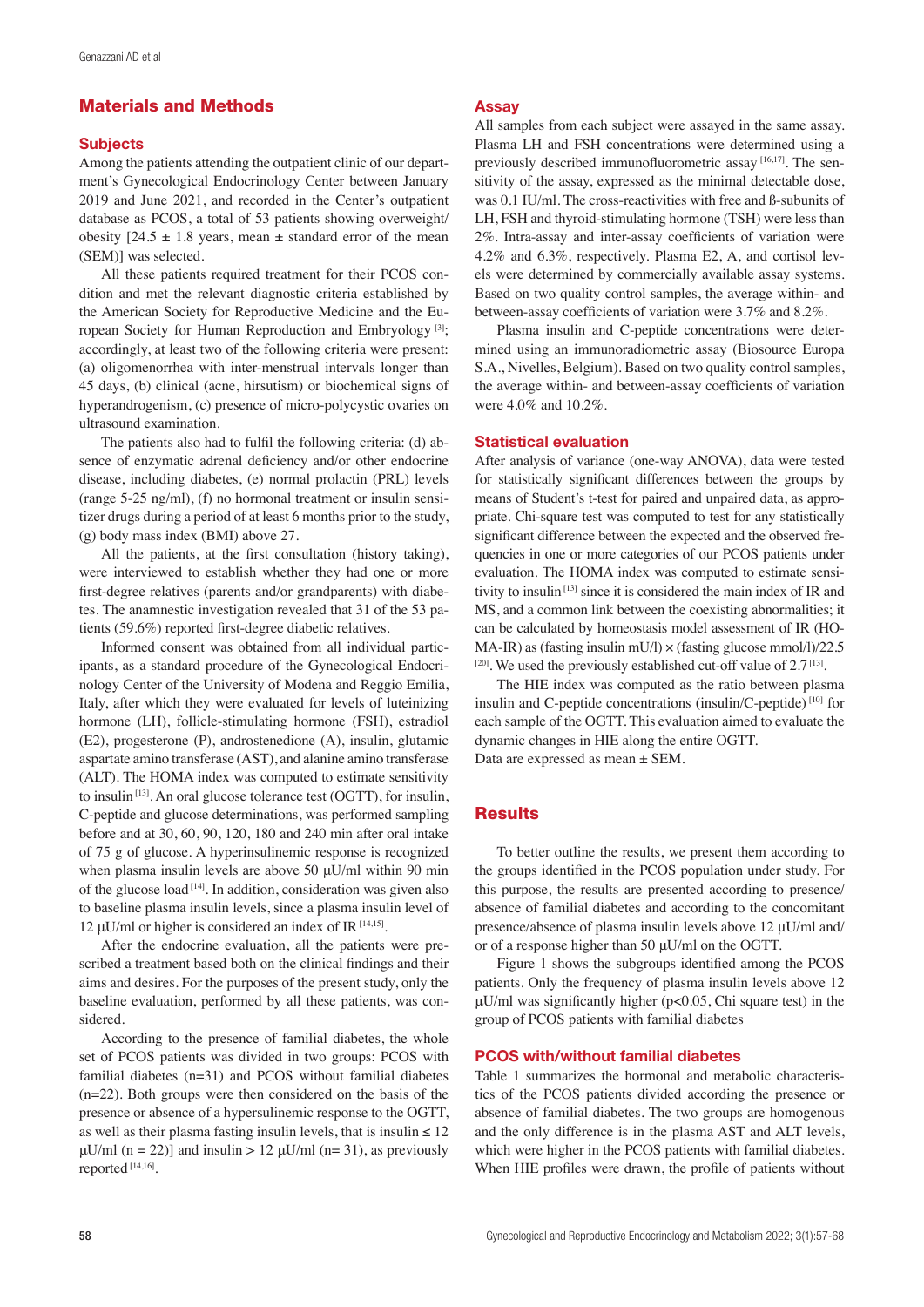Figure 1 Distribution of the presence of familial diabetes, insulin response to OGTT, and presence of plasma insulin levels ≤ and > 12 µU/ml in overweight/ obese PCOS patients (n=53). Plasma insulin levels  $\geq 12$  µU/ml occurred more frequently in patients with familial diabetes (p<0.05).

| <b>OBESE PCOS</b>                                 | <b>Hyper</b><br>insul on<br><b>OGTT</b> | <b>Normo</b><br>insul on<br><b>OGTT</b> | Ins > 12<br>uu/ml | Ins $\leq 12$<br>$\mu$ u/ml | $\ln s > 12$ | <b>Hyper insul</b><br>on OGTT | $\ln s < 12$ : $\ln s > 12$ | <b>Normo insul</b><br>on OGTT<br>Ins < 12 |
|---------------------------------------------------|-----------------------------------------|-----------------------------------------|-------------------|-----------------------------|--------------|-------------------------------|-----------------------------|-------------------------------------------|
| $N = 53$                                          | 44<br>83%                               | 9<br>17%                                | 22<br>41.5%%      | 31<br>58.5%                 | 19<br>35.9%  | 25<br>47.1%                   | 3<br>5.6%                   | 6<br>11.3%                                |
| <b>Familial diabetes</b><br>$N = 31$<br>59,6%     | 26<br>83.9%                             | 5<br>16.1%                              | 17<br>54.8%       | 14<br>45.2%                 | 14<br>45.2%  | 12<br>38.7%                   | 3<br>9.7%                   | $\mathfrak{D}$<br>6.4%                    |
| <b>No familial</b><br>diabetes<br>$N=22$<br>41,4% | 18<br>81.8%                             | 4<br>18.2%                              | 5<br>22.7%        | 17<br>77.3%                 | 5<br>22.7%   | 13<br>59.0%                   | $\Omega$<br>0%              | 4<br>18.3%                                |

Table 1 Hormonal and metabolic characteristics of PCOS patients under study subdivided according to the presence  $(n=31)$  or absence  $(n=22)$  of familial diabetes.

| <b>DIABETIC</b><br><b>RELATIVES</b><br>$(N = 31)$ | LH<br>mUI/<br>ml    | <b>FSH</b><br>$m$ UI/<br>ml | LH/<br><b>FSH</b> | <b>TSH</b><br>$\mu$ IU/<br>ml | E <sub>2</sub><br>pg/ml | P<br>nq/ml | <b>PRL</b><br>nq/ml | A<br>nq/ml | $17 -$<br><b>OHP</b><br>nq/ml | GLU-<br><b>COSE</b><br>mq/dl | <b>INSU-</b><br><b>LIN</b><br>$\mu$ IU/ml | <b>COL</b><br>T <sub>0</sub> T<br>mq/dl | <b>HDL</b><br>mg/dl | <b>LDL</b><br>mq/dl | <b>TG</b><br>mq/dl | <b>AST</b><br>U/L | <b>ALT</b><br>U/L | HOMA<br><b>INDEX</b>        | <b>VIT D</b><br>ng/ml | <b>BMI</b> |
|---------------------------------------------------|---------------------|-----------------------------|-------------------|-------------------------------|-------------------------|------------|---------------------|------------|-------------------------------|------------------------------|-------------------------------------------|-----------------------------------------|---------------------|---------------------|--------------------|-------------------|-------------------|-----------------------------|-----------------------|------------|
| Mean                                              | 11.21               | 5.80                        | ng/ml             | 1.91                          | 52.9                    | 0.48       | 17.66               | 269.2      | 0.99                          | 91.35                        | 13.90                                     | 177.2                                   | 50.36               | 109.2               | 105.1              | 25.50             | 30.60             | 3.31                        | 10.98                 | 33.14      |
| <b>SEM</b>                                        | 0.92                | 0.28                        | 0.17              | 0.22                          | 5.96                    | 0.13       | 1.93                | 22.58      | 0.18                          | 2.55                         | 1.47                                      | 5.07                                    | 2.63                | 5.34                | 8.32               | 1.70              | 2.93              | 0.48                        | 2.72                  | 1.16       |
| P level                                           |                     |                             |                   |                               |                         |            |                     |            |                               |                              |                                           |                                         |                     |                     |                    | 0.04              | 0.03              |                             |                       |            |
| NO DIABETIC<br><b>RELATIVES</b><br>$(N = 22)$     | LH<br>$m$ UI/<br>ml | <b>FSH</b><br>$m$ Ul/<br>ml | LH/<br><b>FSH</b> | <b>TSH</b><br>$\mu$ IU/<br>ml | E2<br>pg/ml             | P<br>ng/ml | <b>PRL</b><br>ng/ml | A<br>ng/ml | $17 -$<br><b>OHP</b><br>ng/ml | GLU-<br><b>COSE</b><br>mg/dl | <b>INSU-</b><br>LIN<br>$\mu$ IU/ml        | <b>COL</b><br>T <sub>0</sub> T<br>mq/dl | <b>HDL</b><br>mg/dl | <b>LDL</b><br>mq/dl | <b>TG</b><br>mq/dl | <b>AST</b><br>U/L | <b>ALT</b><br>U/L | <b>HOMA</b><br><b>INDEX</b> | <b>VIT D</b><br>ng/ml | <b>BMI</b> |
| Mean                                              | 9.06                | 5.67                        | .62               | 1.63                          | 49.8                    | 0.55       | 12.72               | 340.8      | 0.76                          | 90.69                        | 12.84                                     | 178.0                                   | 59.64               | 103.0               | 96.29              | 19.00             | 19.50             | 3.31                        | 14.45                 | 30.76      |
| <b>SEM</b>                                        |                     |                             |                   |                               |                         |            |                     |            |                               |                              |                                           |                                         |                     |                     |                    |                   |                   |                             |                       |            |

familial diabetes was found to differ from that observed in patients with familial diabetes. This difference is linked to the fact that HIE was significantly reduced  $(p<0.02)$  at 60 minutes in the OGTT in the PCOS patients without familial diabetes. This pattern was not observed in PCOS patients with familial diabetes (Fig. 2).

## PCOS with baseline insulin plasma levels  $<$  or  $> 12$  uU/ml

 $\ast$ 

Table 2 summarizes the hormonal and metabolic characteristics of the PCOS patients considered according to their baseline levels of insulin (above or below 12 μU/ml). Interestingly, although the hormone profile results were similar, most of the metabolic parameters differed significantly, being higher in PCOS patients with plasma insulin levels  $> 12 \mu U/ml$ .

When considering the HIE profiles under OGTT, the patients with familial diabetes showed higher HIE at many timepoints of the test, including -15 min and 0, that is before the glucose load. In addition, the patients with insulin  $\leq 12$  uU/ml showed a significant reduction in HIE at 60 min (p<0.0008) (Fig. 3, panel A). **Figure 2** HIE profiles under OGTT observed in PCOS patients with (n=31) and without (n=22) familial diabetes. This latter group showed a significant reduction (p<0.02) due to the transition from first to second phase insulin secretion.

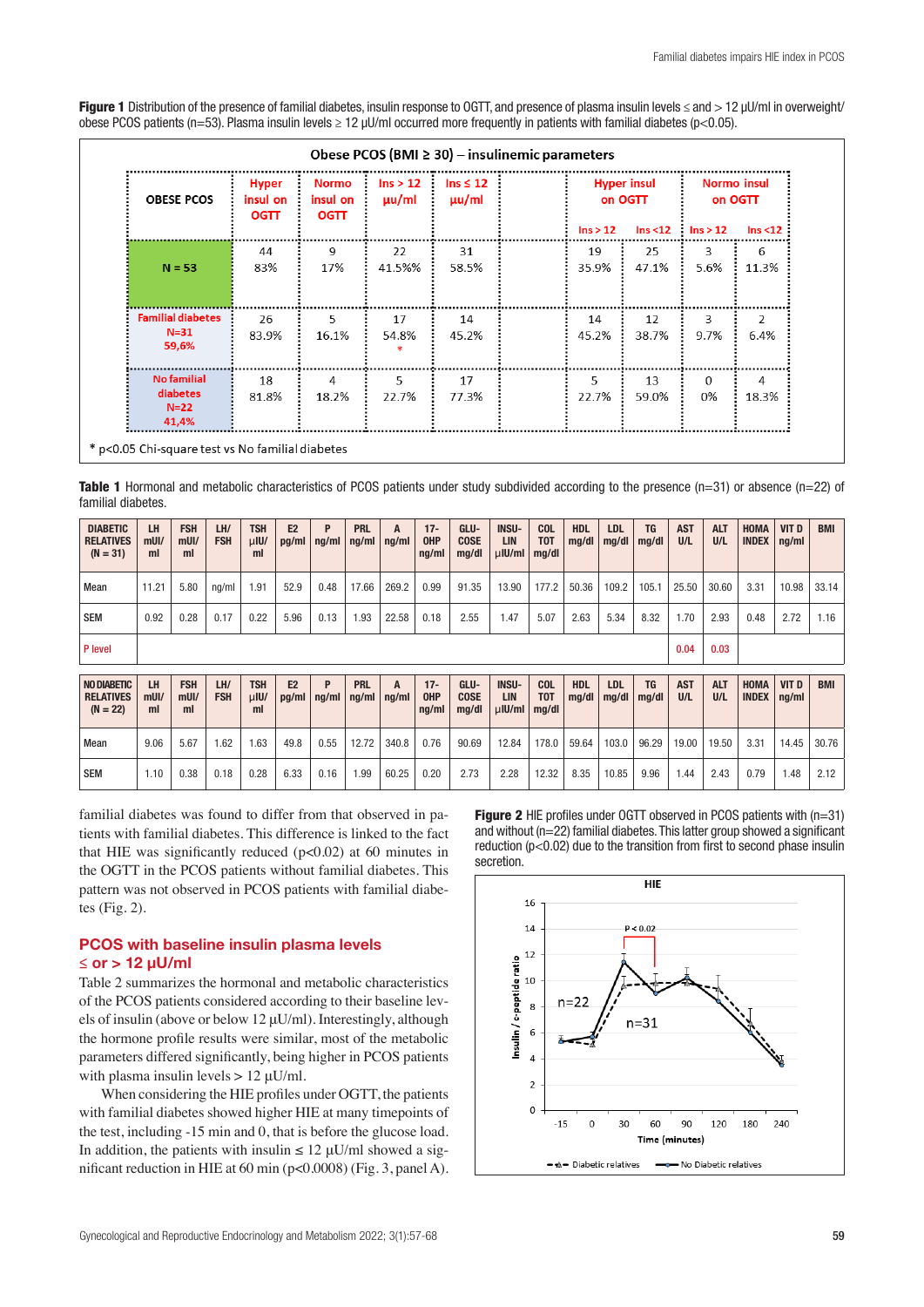| <b>INSULIN &gt;</b><br>$12 \mu$ U/ml<br>$n=22$ | LH<br>mUI/<br>ml    | <b>FSH</b><br>$m$ UI/<br>ml | LH/<br><b>FSH</b> | <b>TSH</b><br>$\mu$ IU/<br>ml | E <sub>2</sub><br>pg/ml | P<br>nq/ml | <b>PRL</b><br>ng/ml | A<br>ng/ml | $17 -$<br><b>OHP</b><br>ng/ml | GLU-<br><b>COSE</b><br>mg/dl | <b>INSU-</b><br><b>LIN</b><br>$\mu$ IU/ml | <b>COL</b><br><b>TOT</b><br>mg/dl | <b>HDL</b><br>mg/dl | <b>LDL</b><br>mq/dl | <b>TG</b><br>mq/dl | <b>AST</b><br>U/L | <b>ALT</b><br>U/L | <b>HOMA</b><br><b>INDEX</b> | VIT D<br>ng/ml | <b>BMI</b> |
|------------------------------------------------|---------------------|-----------------------------|-------------------|-------------------------------|-------------------------|------------|---------------------|------------|-------------------------------|------------------------------|-------------------------------------------|-----------------------------------|---------------------|---------------------|--------------------|-------------------|-------------------|-----------------------------|----------------|------------|
| Mean                                           | 12.5                | 5.3                         | 2.3               | 2.1                           | 59.2                    | 0.4        | 14.7                | 259.5      | 1.4                           | 92.9                         | 19.2                                      | 161.6                             | 44.3                | 95.4                | 118.7              | 22.1              | 26.3              | 4.4                         | 14.9           | 35.2       |
| <b>SEM</b>                                     | 1.3                 | 0.2                         | 0.2               | 0.5                           | 8.9                     | 0.1        | 2.1                 | 34.8       | 0.2                           | 1.8                          | 1.8                                       | 5.9                               | 2.9                 | 5.8                 | 13.5               | 1.8               | 3.1               | 0.5                         | 0.9            | 1.8        |
| P level                                        |                     |                             |                   |                               |                         |            |                     |            |                               | 0.01                         | 0.001                                     | 0.01                              | 0.03                | 0.05                |                    |                   |                   | 0.001                       |                | 0.004      |
| INSULIN $\leq$<br>$12 \mu$ U/ML<br>$N = 31$    | LH<br>$m$ UI/<br>ml | <b>FSH</b><br>$m$ UI/<br>ml | LH/<br><b>FSH</b> | <b>TSH</b><br>$\mu$ IU/<br>ml | E2<br>pg/ml             | P<br>nq/ml | <b>PRL</b><br>ng/ml | A<br>nq/ml | $17 -$<br><b>OHP</b><br>ng/ml | GLU-<br><b>COSE</b><br>mq/dl | <b>INSU-</b><br>LIN<br>$\mu$ IU/ml        | <b>COL</b><br><b>TOT</b><br>mg/dl | <b>HDL</b><br>mg/dl | <b>LDL</b><br>mq/dl | <b>TG</b><br>mq/dl | <b>AST</b><br>U/L | <b>ALT</b><br>U/L | <b>HOMA</b><br><b>INDEX</b> | VIT D<br>ng/ml | <b>BMI</b> |
| Mean                                           | 11.0                | 6.0                         | 1.9               | 2.0                           | 49.0                    | 0.7        | 17.2                | 279.3      | 0.9                           | 86.7                         | 8.8                                       | 187.5                             | 53.7                | 118.2               | 96.0               | 24.0              | 26.5              | 1.7                         | 17.9           | 29.6       |
| <b>SEM</b>                                     | 1.0                 | 0.3                         | 0.2               | 0.2                           | 4.5                     | 0.2        | 6.6                 | 22.5       | 0.2                           | 1.5                          | 0.7                                       | 6.6                               | 2.8                 | 5.8                 | 7.6                | 1.8               | 3.1               | 0.1                         | 3.1            | 1.0        |

Table 2 Hormonal and metabolic characteristics of PCOS patients under study subdivided according to the presence of baseline insulin level > 12 µU/ml or ≤ 12 µU/ml.

Figure 3 HIE profiles under OGTT according to baseline insulin levels level  $\leq$  or  $>$  12 µU/ml.

Panel A: HIE was significantly lower in PCOS patients with baseline insulin ≤ 12 µU/ml; HIE decreased significantly (p<0.0008) from 30 to 60 minutes after glucose load. (\*\* p< 0.03; \*\*\* p< 0.01; \*\*\*\* p< 0.0002). Panel B: HIE in PCOS patients with familial diabetes. PCOS subjects with baseline insulin > 12 µU/ ml showed a significantly higher HIE profile. (\*  $p < 0.05$ ; \*\*  $p < 0.03$ ; \*\*\*  $p < 0.005$ ). Panel C: HIE in PCOS patients without familial diabetes; PCOS subjects with baseline insulin > 12 μU/ml showed a significantly higher HIE profile. Those with ≤ 12 μU/ml showed significantly decreased HIE (p<0.0003) from 30 to 60 minutes after glucose load. (\*\* p< 0.02; \*\*\* p< 0.01; \*\*\* p< 0.0002).



#### PCOS with/without familial diabetes and with baseline insulin plasma levels ≤ or > 12 μU/ml

Table 3 summarizes the hormonal and metabolic characteristics of the PCOS patients considered according to the presence or absence of familial diabetes, as well as their baseline levels of insulin (above or below 12 μU/ml). PCOS patients with familial diabetes and baseline levels of insulin above 12 μU/ml showed higher plasma LH, 17OHP, insulin, total cholesterol, and LDL levels, and higher HOMA index and BMI values than PCOS patients without familial diabetes and with baseline levels of insulin below 12 μU/ml. Interestingly, PCOS patients with familial diabetes and with baseline levels of insulin above 12 μU/ml showed higher plasma AST and ALT levels than PCOS patients without familial diabetes and with baseline levels of insulin above 12 μU/ml. The PCOS patients without familial diabetes and with baseline levels of insulin above 12 μU/ml recorded higher plasma levels of glucose and insulin and higher HOMA index and BMI values than the PCOS patients without familial diabetes and with baseline insulin levels below 12 μU/ml.

When considering HIE profiles under OGTT, the PCOS

patients with familial diabetes showed significant differences according to the baseline levels of insulin (Fig. 3 panel B). Interestingly, the HIE profile shapes were markedly different from those observed for PCOS patients without familial diabetes (Fig. 3, panel C), being smoother in the presence of familial diabetes than in the cases with no familial diabetes. Within this latter group, the HIE profile in subjects with insulin  $\leq$ 12  $\mu$ U/ml was sharper and showed a rapid significant decrease from 30 min to 60 min of the OGTT (Fig. 3, panel C).

#### PCOS with normo or hyperinsulinemic response on the OGTT

Table 4 summarizes the hormonal and metabolic characteristics of the PCOS patients considered according to the presence or absence of a hyperinsulinemic response to OGTT. As reported in Fig. 1 the patients showing an insulin response higher than 50 μU/ml within 90 min of the glucose load numbered 44 (83%), and only 9 (17%) showed responses within the normal limits. Those showing a hyperinsulinemic response to glucose load were significantly different from the normoinsulinemic re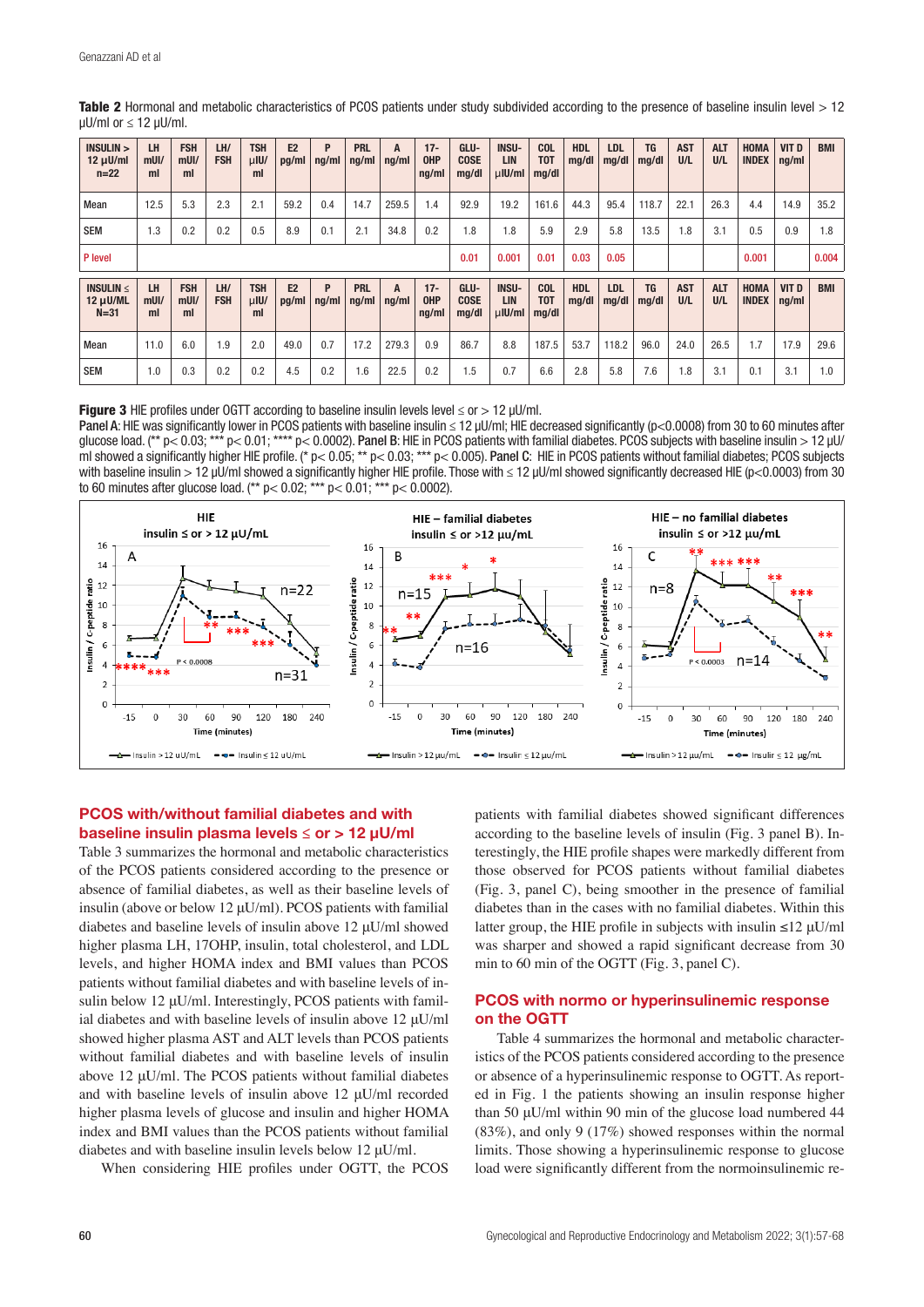Table 3 Hormonal and metabolic characteristics of PCOS patients under study subdivided according to the presence or absence of familial diabetes and the presence of baseline insulin levels  $> 12$  µU/ml or  $\leq 12$  µU/ml.

| <b>FAMILIAL</b><br><b>DIABETES</b><br><b>INSULIN &gt;</b><br>12 µU/ML<br>$(N=15)$ | LH<br>$m$ Ul/<br>ml | <b>FSH</b><br>$m$ UI/<br>m <sub>l</sub> | LH/<br><b>FSH</b> | <b>TSH</b><br>$\mu$ IU/<br>ml | E2<br>pg/ml | P<br>ng/ml | <b>PRL</b><br>ng/ml | A<br>ng/ml | $17 -$<br><b>OHP</b><br>ng/ml | GLU-<br><b>COSE</b><br>mg/dl | <b>INSU-</b><br>LIN<br>µlU/ml        | <b>COL</b><br><b>TOT</b><br>mg/dl | <b>HDL</b><br>mg/dl | <b>LDL</b><br>mg/dl | <b>TG</b><br>mg/dl | <b>AST</b><br>U/L | <b>ALT</b><br>U/L | <b>HOMA</b><br><b>INDEX</b> | <b>VIT D</b><br>ng/ml | <b>BMI</b> |
|-----------------------------------------------------------------------------------|---------------------|-----------------------------------------|-------------------|-------------------------------|-------------|------------|---------------------|------------|-------------------------------|------------------------------|--------------------------------------|-----------------------------------|---------------------|---------------------|--------------------|-------------------|-------------------|-----------------------------|-----------------------|------------|
| Mean                                                                              | 13.8                | 5.5                                     | 2.5               | 1.6                           | 61.3        | 0.4        | 13.0                | 232.1      | 1.6                           | 92.0                         | 20.6                                 | 165.0                             | 46.3                | 96.0                | 118.0              | 24.5              | 30.1              | 4.7                         | 14.5                  | 36.1       |
| <b>SEM</b>                                                                        | 1.8                 | 0.3                                     | 0.2               | 0.4                           | 11.8        | 0.1        | 2.2                 | 19.9       | 0.1                           | 2.1                          | 2.3                                  | 7.0                               | 3.7                 | 7.4                 | 18.0               | 2.2               | 4.0               | 0.7                         | 2.5                   | 2.2        |
| $p$ level vs $\lt$<br>12 µU/ml                                                    | 0.05                |                                         | 0.05              |                               |             |            |                     |            | 0.03                          |                              | 0.0001                               | 0.04                              |                     | 0.02                |                    |                   |                   | 0.0005                      |                       | 0.04       |
| $p$ level vs<br><b>NO Fam</b><br><b>Diabetes</b><br>$>12$ µU/ml                   |                     |                                         |                   |                               |             |            |                     |            |                               |                              |                                      |                                   |                     |                     |                    | 0.04              | 0.05              |                             |                       |            |
| <b>FAMILIAL</b><br><b>DIABETES</b><br><b>INSULIN &lt;</b><br>12 µU/ML<br>$(N=16)$ | LH<br>$m$ UI/<br>ml | <b>FSH</b><br>$m$ UI/<br>ml             | LH/<br><b>FSH</b> | <b>TSH</b><br>$\mu$ IU/<br>ml | E2<br>pg/ml | P<br>ng/ml | <b>PRL</b><br>ng/ml | A<br>ng/ml | $17 -$<br><b>OHP</b><br>ng/ml | GLU-<br><b>COSE</b><br>mg/dl | <b>INSU-</b><br><b>LIN</b><br>µlU/ml | <b>COL</b><br><b>TOT</b><br>mg/dl | <b>HDL</b><br>mg/dl | <b>LDL</b><br>mg/dl | <b>TG</b><br>mg/dl | <b>AST</b><br>U/L | <b>ALT</b><br>U/L | <b>HOMA</b><br><b>INDEX</b> | VIT D<br>ng/ml        | <b>BMI</b> |
| Mean                                                                              | 10.1                | 5.9                                     | 1.9               | 2.0                           | 49.6        | 0.5        | 16.6                | 269.7      | 0.7                           | 87.7                         | 9.5                                  | 186.3                             | 50.6                | 119.5               | 100.5              | 26.5              | 31.1              | 1.8                         | 12.0                  | 31.2       |
| <b>SEM</b>                                                                        |                     |                                         |                   |                               |             |            |                     |            |                               |                              |                                      |                                   |                     |                     |                    |                   |                   |                             |                       |            |
|                                                                                   | 0.9                 | 0.5                                     | 0.2               | 0.4                           | 7.7         | 0.2        | 2.2                 | 30.2       | 0.2                           | 2.2                          | 1.3                                  | 7.1                               | 3.1                 | 6.2                 | 9.2                | 2.8               | 4.7               | 0.2                         | 3.9                   | 1.3        |
|                                                                                   |                     |                                         |                   |                               |             |            |                     |            |                               |                              |                                      |                                   |                     |                     |                    |                   |                   |                             |                       |            |

| Mean                                                                                           | 9.8                 | 5.1                         | 1.9               | 3.4                           | 55.2        | 0.4        | 18.1                | 335.0                | 1.1                           | 94.8                         | 16.4                                      | 154.8                                 | 40.2                | 94.5                | 120.2              | 17.2              | 18.8              | 3.9                         | 13.5           | 33.3       |
|------------------------------------------------------------------------------------------------|---------------------|-----------------------------|-------------------|-------------------------------|-------------|------------|---------------------|----------------------|-------------------------------|------------------------------|-------------------------------------------|---------------------------------------|---------------------|---------------------|--------------------|-------------------|-------------------|-----------------------------|----------------|------------|
| <b>SEM</b>                                                                                     | 1.5                 | 0.2                         | 0.3               | 1.8                           | 15.3        | 0.3        | 5.3                 | 136.3                | 0.3                           | 3.7                          | 2.7                                       | 12.4                                  | 4.9                 | 11.5                | 23.1               | 1.9               | 2.2               | 0.8                         | 2.6            | 3.6        |
| $p$ level vs $\lt$<br>$12 \mu$ U/ml                                                            |                     |                             |                   |                               |             |            |                     |                      |                               | 0.03                         | 0.0002                                    |                                       |                     |                     |                    |                   |                   | 0.001                       |                | 0.05       |
| N <sub>0</sub><br><b>FAMILIAL</b><br><b>DIABETES</b><br>INSULIN <<br>$12 \mu$ U/ML<br>$(N=14)$ | LH<br>$m$ UI/<br>ml | <b>FSH</b><br>$m$ UI/<br>ml | LH/<br><b>FSH</b> | <b>TSH</b><br>$\mu$ IU/<br>ml | E2<br>pg/ml | P<br>ng/ml | <b>PRL</b><br>ng/ml | A<br>$\frac{ng}{ml}$ | $17 -$<br><b>OHP</b><br>nq/ml | GLU-<br><b>COSE</b><br>mg/dl | <b>INSU-</b><br><b>LIN</b><br>$\mu$ IU/ml | <b>COL</b><br>T <sub>0</sub><br>mg/dl | <b>HDL</b><br>mq/dl | <b>LDL</b><br>mq/dl | <b>TG</b><br>mq/dl | <b>AST</b><br>U/L | <b>ALT</b><br>U/L | <b>HOMA</b><br><b>INDEX</b> | VIT D<br>ng/ml | <b>BMI</b> |
| Mean                                                                                           | 12.0                | 6.2                         | 1.9               | 2.0                           | 48.2        | 0.9        | 17.8                | 290.4                | 1.1                           | 85.6                         | 7.9                                       | 188.9                                 | 65.5                | 108.6               | 90.8               | 20.9              | 20.8              | 1.7                         | 20.9           | 27.7       |
| <b>SEM</b>                                                                                     | 1.9                 | 0.4                         | 0.3               | 0.3                           | 4.4         | 0.4        | 2.5                 | 36.0                 | 0.4                           | 2.2                          | 0.6                                       | 12.2                                  | 8.4                 | 12.0                | 13.1               | 1.8               | 3.1               | 0.2                         | 4.0            | 1.4        |

sponse group in several hormonal and metabolic parameters. In fact, the hyperinsulinemic subjects showed higher plasma LH, insulin, AST and ALT values and a higher HOMA index, and lower HDL levels than normoinsulinemic subjects (Table 4).

When considering HIE profiles under OGTT, hyperinsulinemic PCOS patients showed higher HIE values than the normoinsulinemic PCOS group. This latter group showed a sharp and significant decrease in HIE at time 60 min of the OGTT  $(p<0.01)$ that was not observed in the other group (Fig. 4, panel A).

## PCOS with/without familial diabetes and with normo or hyperinsulinemic response on the OGTT

Table 5 summarizes the hormonal and metabolic characteristics of the PCOS patients considered according to the presence or absence of familial diabetes and a normo or hyperinsulinemic response to the OGTT. It is of note that when familial diabetes was absent, no differences were observed according to the insulin response to OGTT. Conversely, the patients with familial diabetes, independently of the response to the OGTT, showed higher AST and ALT values than the corresponding groups of PCOS without familial diabetes.

When considering HIE profiles under OGTT, the PCOS patients with familial diabetes and hyperinsulinemic response to OGTT showed higher HIE values along the entire OGTT curve than the normoinsulinemic PCOS patients with familial diabetes (Fig. 4 panel B).

Conversely, no significant differences were observed for PCOS without familial diabetes with or without hyperinsulinemic response to OGTT (Fig. 4 panel C). Interestingly, in PCOS without familial diabetes a significant decrease of HIE at 60 minutes of the OGTT ( $p<0.03$ ) was observed in hyperinsulinemic group. Normoinsulinemic PCOS showed a decrease at 60 minutes of OGTT but this did not reach significance due to the few subjects in the group (Fig. 4 panel C).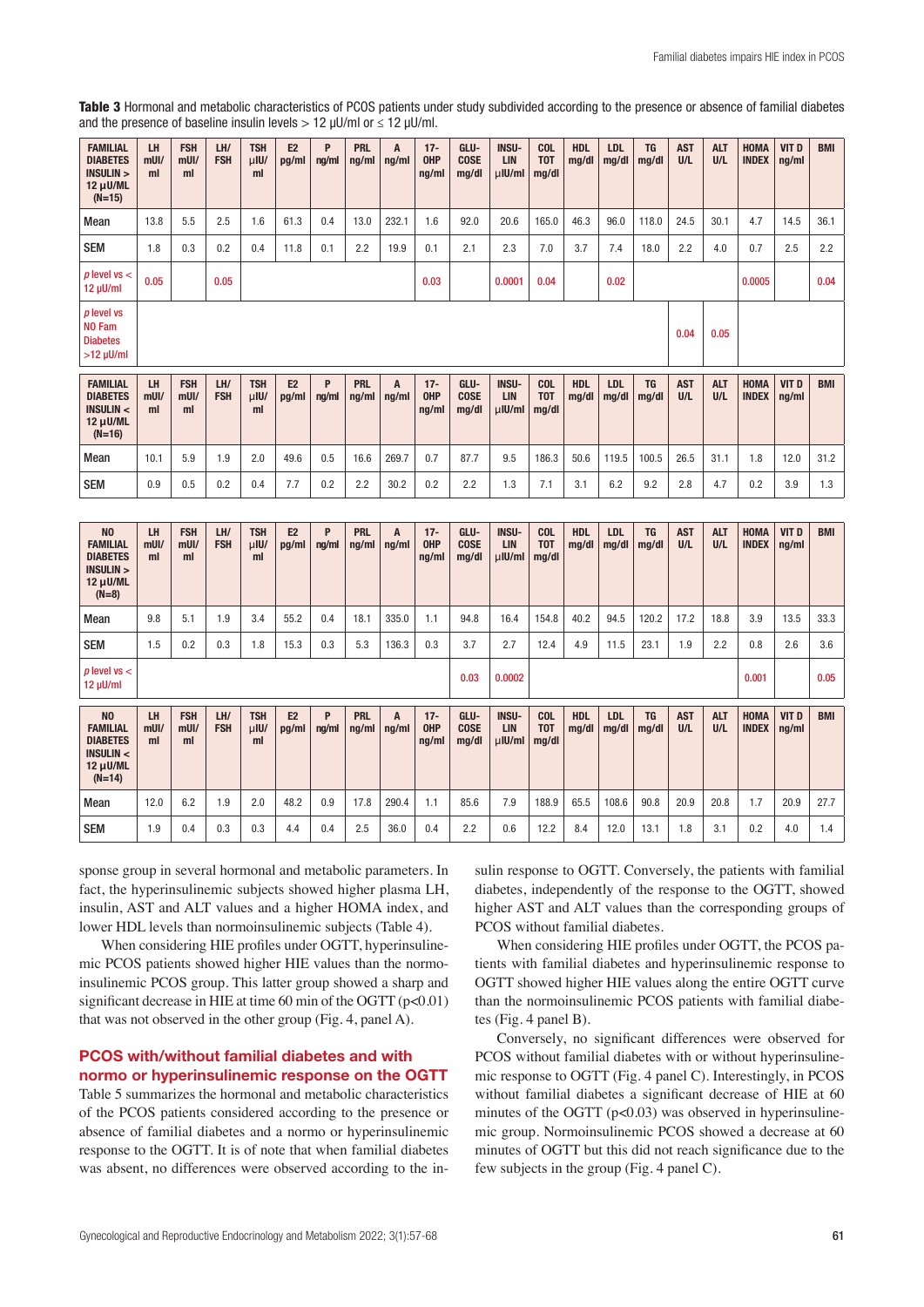| <b>HYPER-</b><br><b>INSULI-</b><br><b>NEMIC</b><br><b>ON OGTT</b><br>$N=44$ | LH<br>$m$ UI/<br>ml | <b>FSH</b><br>$m$ UI/<br>ml | LH/<br><b>FSH</b> | <b>TSH</b><br>$\mu$ IU/<br>ml | E2<br>pg/ml | P<br>nq/ml | <b>PRL</b><br>$\lfloor nq/m \rfloor$ | A<br>ng/ml | $17 -$<br><b>OHP</b><br>ng/ml | GLU-<br><b>COSE</b><br>mg/dl | <b>INSU-</b><br><b>LIN</b><br>$\mu$ IU/ml | <b>COL</b><br><b>TOT</b><br>mq/dl     | <b>HDL</b><br>mg/dl | <b>LDL</b><br>mg/dl | <b>TG</b><br>mq/dl | <b>AST</b><br>U/L | <b>ALT</b><br>U/L | <b>HOMA</b><br><b>INDEX</b> | VIT D<br>ng/ml | <b>BMI</b> |
|-----------------------------------------------------------------------------|---------------------|-----------------------------|-------------------|-------------------------------|-------------|------------|--------------------------------------|------------|-------------------------------|------------------------------|-------------------------------------------|---------------------------------------|---------------------|---------------------|--------------------|-------------------|-------------------|-----------------------------|----------------|------------|
| Mean                                                                        | 11.8                | 5.7                         | 2.1               | 1.9                           | 54.3        | 0.5        | 17.5                                 | 287.2      | 1.1                           | 89.3                         | 14.0                                      | 175.2                                 | 49.8                | 108.5               | 104.5              | 24.0              | 27.6              | 3.1                         | 16.0           | 31.9       |
| <b>SEM</b>                                                                  | 0.9                 | 0.2                         | 0.1               | 0.2                           | 4.7         | 0.1        | 1.5                                  | 22.4       | 0.2                           | 1.3                          | 1.2                                       | 4.7                                   | 2.1                 | 4.5                 | 7.1                | 1.3               | 2.2               | 0.4                         | 3.3            | 1.1        |
| p level                                                                     | 0.03                |                             | 0.01              |                               |             | 0.048      |                                      |            |                               |                              | 0.03                                      |                                       | 0.005               |                     |                    | 0.05              | 0.05              | 0.03                        |                |            |
| NORMO-<br><b>INSULI-</b><br><b>NEMIC</b><br><b>ON OGTT</b><br>$N=9$         | LH<br>$m$ UI/<br>ml | <b>FSH</b><br>$m$ UI/<br>ml | LH/<br><b>FSH</b> | <b>TSH</b><br>$\mu$ IU/<br>ml | E2<br>pg/ml | P<br>ng/ml | <b>PRL</b><br>ng/ml                  | A<br>ng/ml | $17 -$<br><b>OHP</b><br>ng/ml | GLU-<br><b>COSE</b><br>mg/dl | <b>INSU-</b><br><b>LIN</b><br>$\mu$ IU/ml | <b>COL</b><br>T <sub>0</sub><br>mq/dl | <b>HDL</b><br>mg/dl | <b>LDL</b><br>mq/dl | <b>TG</b><br>mg/dl | <b>AST</b><br>U/L | <b>ALT</b><br>U/L | <b>HOMA</b><br><b>INDEX</b> | VIT D<br>ng/ml | <b>BMI</b> |
| Mean                                                                        | 7.7                 | 6.1                         | 1.3               | 2.1                           | 42.1        | 1.1        | 18.3                                 | 276.0      | 0.8                           | 93.6                         | 8.2                                       | 189.5                                 | 69.1                | 103.8               | 90.8               | 17.6              | 18.0              | 1.4                         | 17.2           | 31.4       |
| <b>SEM</b>                                                                  | 1.3                 | 0.7                         | 0.2               | 0.2                           | 3.7         | 0.5        | 3.2                                  | 52.1       | 0.2                           | 8.2                          | 1.0                                       | 14.2                                  | 10.8                | 14.6                | 12.7               | 5.8               | 8.6               | 0.4                         | 0.6            | 4.1        |

Table 4 Hormonal and metabolic characteristics of PCOS patients under study subdivided according to the presence of hyperinsulinemic (n=44) or normoinsulinemic (n=9) response on the OGTT.

Figure 4 HIE profiles under OGTT according to normoinsulinemic or hyperinsulinemic response to the OGTT.

Panel A: HIE was significantly lower in normoinsulinemic PCOS patients. HIE decreased significantly (p<0.01) from time 30 to 60 minutes after glucose load. (\* p< 0.05; \*\* p< 0.01; \*\*\* p< 0.001). Panel B: HIE in PCOS with familial diabetes. Hyperinsulinemic PCOS patients showed significantly higher HIE. (\*\* p< 0.01). Panel C: HIE in PCOS without familial diabetes. There are no differences in HIE profile between normo and hyperinsulinemic PCOS patients. To note that hyperinsulinemic PCOS showed significantly decreased HIE (p<0.03) from 30 to 60 minutes after glucose load.



Table 5 Hormonal and metabolic characteristics of PCOS patients with or without familial diabetes subdivided into hyperinsulinemic or normoinsulinemic according to insulin response to OGTT.

| <b>FAMILIAL</b><br><b>DIABETES</b><br><b>HYPER-</b><br><b>INSULI-</b><br><b>NEMIC</b><br><b>ON OGTT</b><br>$N=26$ | LH<br>$m$ UI/<br>ml | <b>FSH</b><br>$m$ UI/<br>ml | LH/<br><b>FSH</b> | <b>TSH</b><br>$\mu$ IU/<br>ml | E2<br>pg/ml | P<br>ng/ml | <b>PRL</b><br>ng/ml | A<br>ng/ml | $17 -$<br><b>OHP</b><br>ng/ml | GLU-<br><b>COSE</b><br>mg/dl | <b>INSU-</b><br><b>LIN</b><br>$\mu$ IU/ml | <b>COL</b><br><b>TOT</b><br>mq/dl | <b>HDL</b><br>mg/dl | <b>LDL</b><br>mg/dl | <b>TG</b><br>mg/dl | <b>AST</b><br>U/L | <b>ALT</b><br>U/L | HOMA<br><b>INDEX</b> | VIT D<br>ng/ml | <b>BMI</b> |
|-------------------------------------------------------------------------------------------------------------------|---------------------|-----------------------------|-------------------|-------------------------------|-------------|------------|---------------------|------------|-------------------------------|------------------------------|-------------------------------------------|-----------------------------------|---------------------|---------------------|--------------------|-------------------|-------------------|----------------------|----------------|------------|
| Mean                                                                                                              | 11.7                | 5.7                         | 2.1               | 1.7                           | 57.5        | 0.3        | 15.5                | 254.5      | 0.8                           | 89.8                         | 15.0                                      | 178.3                             | 48.8                | 112.4               | 105.1              | 26.2              | 31.7              | 3.4                  | 10.1           | 33.3       |
| <b>SEM</b>                                                                                                        | 1.0                 | 0.3                         | 0.2               | 0.3                           | 7.2         | 0.1        | 2.0                 | 21.2       | 0.2                           | 1.7                          | 1.7                                       | 6.1                               | 2.5                 | 5.9                 | 9.7                | 1.7               | 3.0               | 0.5                  | 3.4            | 1.4        |
| p vs<br>normo-<br>insuli-<br>nemic                                                                                | n.s.                | n.s.                        | n.s.              | n.s.                          | n.s.        | n.s.       | n.s.                | n.S.       | n.s.                          | n.s.                         | n.s.                                      | n.s.                              | n.S.                | n.s.                | n.s.               | n.s.              | n.s.              | n.s.                 | n.s.           | n.s.       |
| p vs no<br>familial<br>diabetes<br>hyper-<br>insuli-<br>nemic                                                     |                     |                             |                   |                               |             |            |                     |            |                               |                              |                                           |                                   |                     |                     |                    | 0.01              | 0.01              |                      |                |            |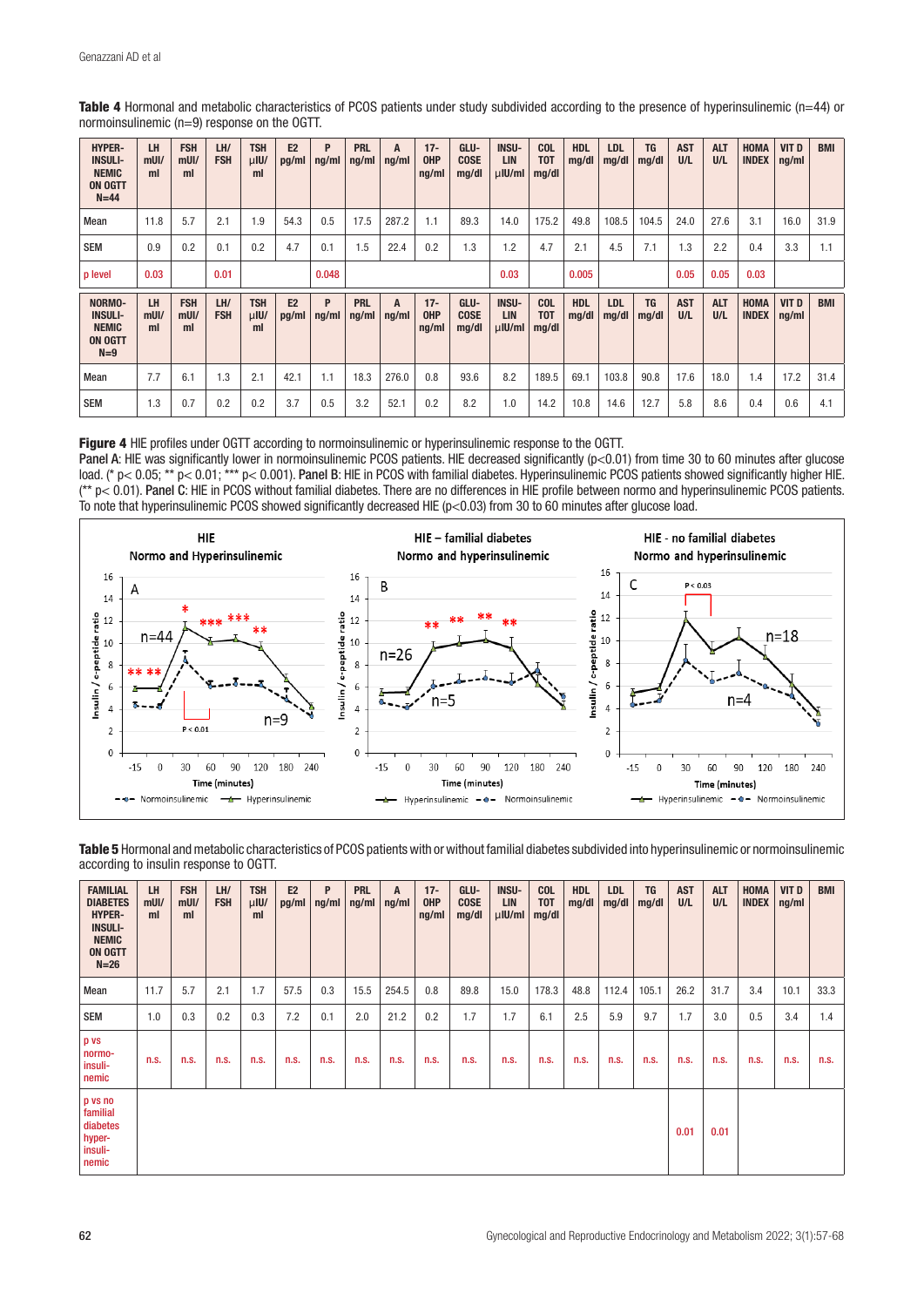| <b>FAMILIAL</b><br><b>DIABETES</b><br>NORMO-<br><b>INSULI-</b><br><b>NEMIC</b><br><b>ON OGTT</b><br>$N=5$ | LH<br>$m$ UI/<br>ml | <b>FSH</b><br>$m$ UI/<br>ml | LH/<br><b>FSH</b> | <b>TSH</b><br>$\mu$ IU/<br>ml | E <sub>2</sub><br>pg/ml | P<br>ng/ml | <b>PRL</b><br>ng/ml | A<br>$\lfloor$ ng/ml | $17 -$<br><b>OHP</b><br>ng/ml | GLU-<br><b>COSE</b><br>mg/dl | <b>INSU-</b><br><b>LIN</b><br>$\mu$ IU/ml | <b>COL</b><br><b>TOT</b><br>mg/dl | <b>HDL</b><br>mg/dl | <b>LDL</b><br>mg/dl | <b>TG</b><br>mg/dl | <b>AST</b><br>U/L | <b>ALT</b><br>U/L | <b>HOMA</b><br><b>INDEX</b> | VIT D<br>ng/ml | <b>BMI</b> |
|-----------------------------------------------------------------------------------------------------------|---------------------|-----------------------------|-------------------|-------------------------------|-------------------------|------------|---------------------|----------------------|-------------------------------|------------------------------|-------------------------------------------|-----------------------------------|---------------------|---------------------|--------------------|-------------------|-------------------|-----------------------------|----------------|------------|
| Mean                                                                                                      | 12.8                | 7.2                         | 1.7               | 3.6                           | 35.0                    | 0.2        | 14.4                | 250.0                | 1.4                           | 90.0                         | 9.3                                       | 174.0                             | 54.0                | 102.5               | 115.5              | 27.0              | 32.0              | 2.5                         | 15.5           | 31.5       |
| <b>SEM</b>                                                                                                | 5.7                 | 1.5                         | 0.4               | 0.9                           | 0.0                     | 0.1        | 2.0                 | 99.0                 | 0.1                           | 0.0                          | 2.8                                       | 17.0                              | 17.0                | 13.4                | 43.1               | 2.2               | 3.1               | 0.5                         | 2.0            | 2.6        |
| p vs no<br>familial<br>diabetes<br>normo-<br>insuli-<br>nemic                                             |                     |                             |                   |                               |                         |            |                     |                      |                               |                              |                                           |                                   |                     |                     |                    | 0.01              | 0.01              |                             |                |            |

| N <sub>0</sub><br><b>FAMILIAL</b><br><b>DIABETES</b><br><b>HYPER-</b><br><b>INSULI-</b><br><b>NEMIC</b><br><b>ON OGTT</b><br>$N=18$ | LH<br>$m$ UI/<br>ml | <b>FSH</b><br>$m$ UI/<br>ml | LH/<br><b>FSH</b> | <b>TSH</b><br>$\mu$ IU/<br>ml | E <sub>2</sub><br>pg/ml | P<br>ng/ml | <b>PRL</b><br>ng/ml | A<br>ng/ml | $17 -$<br><b>OHP</b><br>ng/ml | GLU-<br><b>COSE</b><br>mg/dl | <b>INSU-</b><br><b>LIN</b><br>$\mu$ IU/ml | <b>COL</b><br>T <sub>0</sub><br>mg/dl | <b>HDL</b><br>mg/dl | <b>LDL</b><br>mg/dl | <b>TG</b><br>mg/dl | <b>AST</b><br>U/L | <b>ALT</b><br>U/L | <b>HOMA</b><br><b>INDEX</b> | VIT D<br>ng/ml | <b>BMI</b> |
|-------------------------------------------------------------------------------------------------------------------------------------|---------------------|-----------------------------|-------------------|-------------------------------|-------------------------|------------|---------------------|------------|-------------------------------|------------------------------|-------------------------------------------|---------------------------------------|---------------------|---------------------|--------------------|-------------------|-------------------|-----------------------------|----------------|------------|
| Mean                                                                                                                                | 12.1                | 5.8                         | 2.1               | 2.3                           | 51.2                    | 0.6        | 19.0                | 327.7      | 1.4                           | 87.9                         | 12.8                                      | 170.6                                 | 51.4                | 103.5               | 104.8              | 20.0              | 21.2              | 2.6                         | 20.7           | 30.6       |
| <b>SEM</b>                                                                                                                          | 1.4                 | 0.3                         | 0.2               | 0.4                           | 5.3                     | 0.1        | 2.1                 | 45.8       | 0.3                           | 2.3                          | 1.8                                       | 7.8                                   | 4.0                 | 7.1                 | 11.3               | 1.5               | 2.1               | 0.4                         | 4.8            | 1.9        |
| N <sub>0</sub><br><b>FAMILIAL</b><br><b>DIABETES</b><br>NORMO-<br><b>INSULI-</b><br><b>NEMIC</b><br><b>ON OGTT</b><br>$N=4$         | LH<br>$m$ UI/<br>ml | <b>FSH</b><br>$m$ UI/<br>ml | LH/<br><b>FSH</b> | <b>TSH</b><br>$\mu$ IU/<br>ml | E2<br>pg/ml             | P<br>ng/ml | <b>PRL</b><br>ng/ml | A<br>ng/ml | $17 -$<br><b>OHP</b><br>ng/ml | GLU-<br><b>COSE</b><br>mg/dl | <b>INSU-</b><br><b>LIN</b><br>$\mu$ IU/ml | <b>COL</b><br>T <sub>0</sub><br>mg/dl | <b>HDL</b><br>mg/dl | <b>LDL</b><br>mg/dl | <b>TG</b><br>mg/dl | <b>AST</b><br>U/L | <b>ALT</b><br>U/L | <b>HOMA</b><br><b>INDEX</b> | VIT D<br>ng/ml | <b>BMI</b> |
| Mean                                                                                                                                | 6.1                 | 6.1                         | 1.0               | 1.6                           | 49.3                    | 1.6        | 12.9                | 195.0      | 0.4                           | 87.0                         | 7.2                                       | 215.3                                 | 85.5                | 110.8               | 96.3               | 15.0              | 13.0              | 1.2                         | 18.7           | 31.6       |
| <b>SEM</b>                                                                                                                          | 2.1                 | 1.3                         | 0.2               | 0.4                           | 10.6                    | 1.4        | 4.2                 | 49.6       | 0.03                          | 5.5                          | 2.0                                       | 33.0                                  | 25.5                | 37.9                | 27.1               | 1.0               | 2.1               | 0.8                         | 7.5            | 4.2        |

#### PCOS patients with familial diabetes, with normo or hyperinsulinemic response to OGTT with baseline insulin levels > 12 uU/ml or ≤ 12 µU/ml

Table 6 summarizes the hormonal and metabolic parameters of PCOS patients with familial diabetes according to insulin response to OGTT and to insulin baseline levels > 12  $\mu$ U/ml or  $\leq$ 12 μU/ml. Hyperinsulinemic PCOS patients with baseline insulin levels > 12 μU/ml showed higher insulin plasma levels, BMI and HOMA index values than those with insulin baseline levels  $\leq$  12 uU/ml and higher LH plasma levels than normoinsulinemic PCOS with insulin plasma levels  $> 12 \mu U/ml$  (Table 6).

When considering HIE profiles under OGTT, PCOS patients with familial diabetes with insulin baseline levels > 12 μU/ml had significantly higher HIE values than those with insulin  $\leq 12 \mu U/ml$  (Fig. 5 panel A). No significant differences were observed in case of normoinsulinemic PCOS with familial diabetes between those with insulin levels > 12  $\mu$ U/ml and  $\leq$  12  $\mu$ U/ml (Fig. 5 panel B).

# PCOS patients without familial diabetes, with normo or hyperinsulinemic response to OGTT with baseline insulin level > 12 µU/ml or ≤ 12 µU/ml

Table 7 summarizes the hormonal and metabolic parameters of PCOS patients without familial diabetes according to insulin response to OGTT and to insulin baseline levels > 12  $\mu$ U/ml or  $\le$ 12 μU/ml. Hyperinsulinemic patients with baseline insulin levels > 12 μU/ml showed only a higher HOMA index and lower HDL level when compared with those with insulin  $\leq 12$  uU/ml (Fig. 6 panel A). Among the normoinsulinemic PCOS patients there were no subjects with insulin levels  $> 12$  uU/ml.

When considering HIE profiles under OGTT, hyperinsulinemic PCOS patients with baseline insulin levels > 12 μU/ml showed higher HIE values than those with insulin  $\leq 12 \mu U/ml$ (Fig. 6 panel A). The hyperinsulinemic PCOS patients showed a significant decrease in HIE at 60 min (Fig. 6 panel A), similarly to other groups.

## **Discussion**

The present study is a first attempt to evaluate HIE under OGTT in a group of overweight/obese PCOS subjects according to the presence/absence of familial diabetes and metabolic parameters such as baseline insulinemia and insulin response to OGTT.

Our data show that in overweight/obese PCOS, the presence of familial diabetes predisposes patients to show higher plasma ALT and AST levels and compensatory hyperinsulinemia, known to occur very frequently in  $PCOS$  [18]. While not pathological, these raised transaminase levels, together with IR, sup-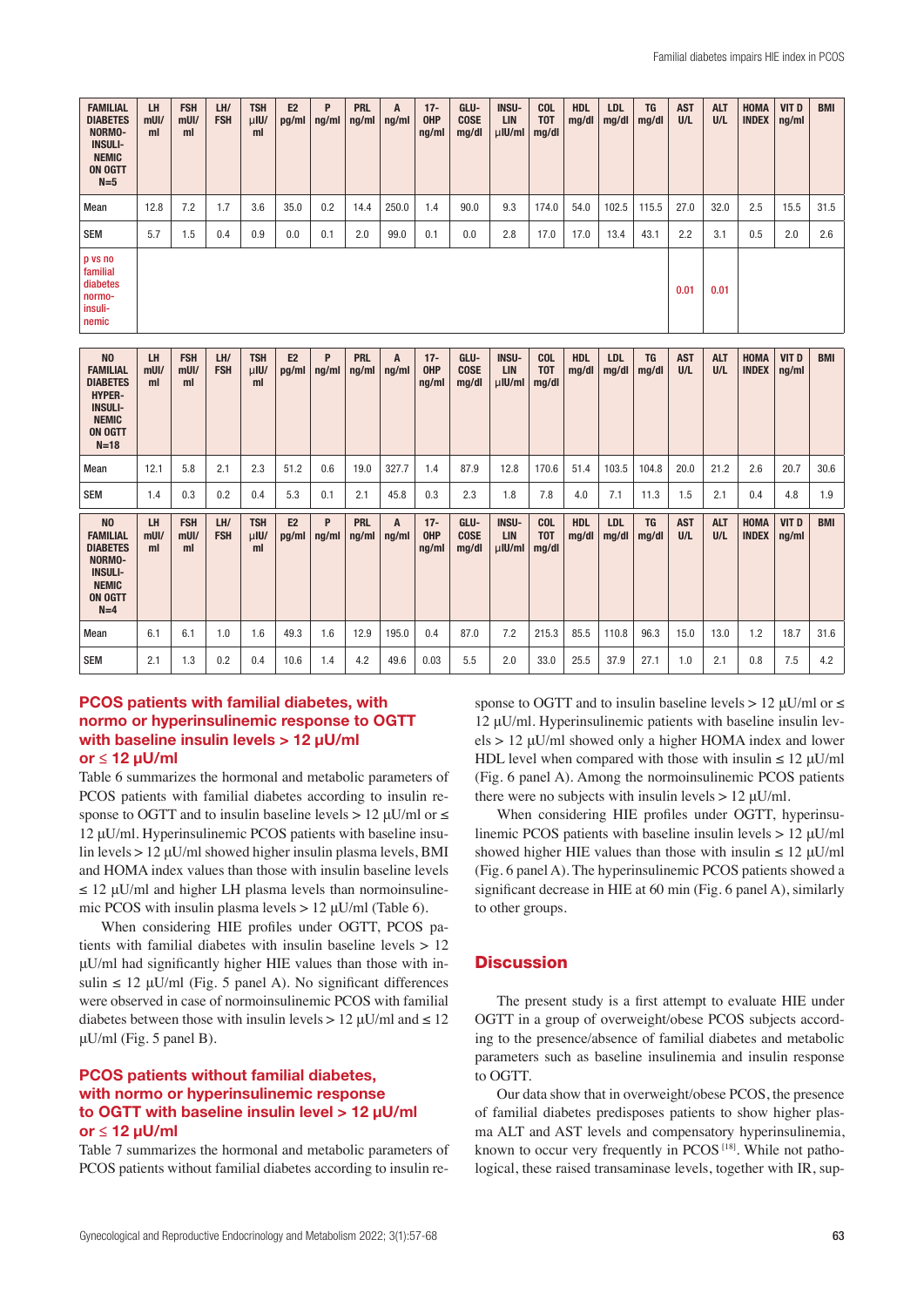| Table 6 Hormonal and metabolic characteristics of PCOS patients with familial diabetes, with or without hyperinsulinemic response to OGTT subdivided |  |  |
|------------------------------------------------------------------------------------------------------------------------------------------------------|--|--|
| according to the presence of baseline insulin level > 12 $\mu$ U/ml or $\leq$ 12 $\mu$ U/ml.                                                         |  |  |

| <b>FAMILIAL</b><br><b>DIABETES</b><br><b>HYPER-</b><br><b>INSULI-</b><br><b>NEMIC</b><br><b>INSULIN &gt;</b><br>12 µU/ML<br>$(N=14)$ | LH<br>$m$ UI/<br>ml        | <b>FSH</b><br>$m$ UI/<br>ml | LH/<br><b>FSH</b> | <b>TSH</b><br>$\mu$ IU/<br>ml | E2<br>pg/ml             | P<br>ng/ml | <b>PRL</b><br>ng/ml | A<br>ng/ml | $17 -$<br><b>OHP</b><br>ng/ml | GLU-<br><b>COSE</b><br>mg/dl | INSU-<br><b>LIN</b><br>$\mu$ IU/ml        | COL<br><b>TOT</b><br>mg/dl        | <b>HDL</b><br>mg/dl | <b>LDL</b><br>mg/dl | <b>TG</b><br>mg/dl | <b>AST</b><br>U/L | <b>ALT</b><br>U/L | <b>HOMA</b><br><b>INDEX</b> | VIT D<br>ng/ml | <b>BMI</b> |
|--------------------------------------------------------------------------------------------------------------------------------------|----------------------------|-----------------------------|-------------------|-------------------------------|-------------------------|------------|---------------------|------------|-------------------------------|------------------------------|-------------------------------------------|-----------------------------------|---------------------|---------------------|--------------------|-------------------|-------------------|-----------------------------|----------------|------------|
| Mean                                                                                                                                 | 12.7                       | 5.4                         | 2.4               | 1.6                           | 62.1                    | 0.4        | 13.0                | 224.3      | 1.6                           | 92.8                         | 21.3                                      | 164.3                             | 45.0                | 95.9                | 121.3              | 24.2              | 30.2              | 4.9                         | 14.5           | 37.2       |
| <b>SEM</b>                                                                                                                           | 1.6                        | 0.3                         | 0.2               | 0.4                           | 13.0                    | 0.1        | 2.2                 | 20.1       | 0.1                           | 2.1                          | 2.5                                       | 7.9                               | 3.8                 | 8.7                 | 19.6               | 2.5               | 4.5               | 0.7                         | 3.4            | 2.1        |
| p level<br>vs < 12<br>µU/ml                                                                                                          |                            |                             |                   |                               |                         |            |                     |            | 0.001                         |                              | 0.001                                     |                                   |                     |                     |                    |                   |                   | 0.003                       |                | 0.04       |
| p level vs<br>normo-<br>insuli-<br>$n$ emic & $\geq$<br>$12 \mu$ U/ml                                                                | 0.05                       |                             | 0.05              |                               |                         |            |                     |            |                               |                              |                                           |                                   |                     |                     |                    |                   |                   |                             |                |            |
| <b>FAMILIAL</b><br><b>DIABETES</b><br><b>HYPER-</b><br><b>INSULI-</b><br><b>NEMIC</b><br><b>INSULIN &lt;</b><br>12 µU/ML<br>$(N=12)$ | LH<br>$m$ UI/<br>ml        | <b>FSH</b><br>mUI/<br>ml    | LH/<br><b>FSH</b> | <b>TSH</b><br>$\mu$ IU/<br>ml | E <sub>2</sub><br>pg/ml | P<br>ng/ml | <b>PRL</b><br>ng/ml | A<br>ng/ml | $17 -$<br><b>OHP</b><br>ng/ml | GLU-<br><b>COSE</b><br>mg/dl | <b>INSU-</b><br><b>LIN</b><br>$\mu$ IU/ml | <b>COL</b><br><b>TOT</b><br>mg/dl | <b>HDL</b><br>mg/dl | <b>LDL</b><br>mg/dl | <b>TG</b><br>mg/dl | <b>AST</b><br>U/L | <b>ALT</b><br>U/L | <b>HOMA</b><br><b>INDEX</b> | VIT D<br>ng/ml | <b>BMI</b> |
| Mean                                                                                                                                 | 10.2                       | 5.9                         | 1.9               | 1.5                           | 60.8                    | 0.3        | 15.7                | 253.3      | 0.5                           | 88.3                         | 10.2                                      | 185.1                             | 51.6                | 119.3               | 100.6              | 26.9              | 30.3              | 2.1                         | 12.0           | 31.6       |
| <b>SEM</b>                                                                                                                           | 1.0                        | 0.5                         | 0.3               | 0.5                           | 12.0                    | 0.1        | 2.9                 | 32.1       | 0.1                           | 2.6                          | 1.6                                       | 10.5                              | 4.0                 | 9.4                 | 11.3               | 2.4               | 4.2               | 0.3                         | 3.9            | 1.8        |
| <b>FAMILIAL</b><br><b>DIABETES</b><br>NORMO-<br><b>INSULI-</b><br><b>NEMIC</b><br><b>INSULIN &gt;</b><br>$12 \mu$ U/ML<br>$(N=3)$    | <b>LH</b><br>$m$ UI/<br>ml | <b>FSH</b><br>$m$ UI/<br>ml | LH/<br><b>FSH</b> | <b>TSH</b><br>$\mu$ IU/<br>ml | E <sub>2</sub><br>pg/ml | P<br>ng/ml | <b>PRL</b><br>ng/ml | A<br>ng/ml | $17 -$<br><b>OHP</b><br>ng/ml | GLU-<br><b>COSE</b><br>mg/dl | <b>INSU-</b><br><b>LIN</b><br>$\mu$ IU/ml | <b>COL</b><br><b>TOT</b><br>mg/dl | <b>HDL</b><br>mg/dl | <b>LDL</b><br>mg/dl | <b>TG</b><br>mg/dl | <b>AST</b><br>U/L | <b>ALT</b><br>U/L | <b>HOMA</b><br><b>INDEX</b> | VIT D<br>ng/ml | <b>BMI</b> |
| Mean                                                                                                                                 | 8.75                       | 6.1                         | 1.4               | 2.6                           | 35                      | 0.3        | 14.4                | 180        | 1.4                           | 90                           | 14.3                                      | 162                               | 42                  | 93                  | 146                | 26                | 28.5              | 3.9                         | 13.5           | 33.3       |
| <b>SEM</b>                                                                                                                           | 1.0                        | 0.6                         | 0.4               | 0.5                           | 11.0                    | 0.1        | 2.2                 | 35.1       | 0.1                           | 2.6                          | 1.9                                       | 11.5                              | 3.0                 | 9.1                 | 11.1               | 2.2               | 4.0               | 0.3                         | 3.6            | $1.9\,$    |
| p level<br>vs < 12<br>µU/ml                                                                                                          |                            |                             |                   |                               |                         |            |                     |            |                               |                              | 0.05                                      |                                   |                     |                     |                    |                   |                   | 0.05                        |                |            |
| <b>FAMILIAL</b><br><b>DIABETES</b><br>NORMO-<br><b>INSULI-</b><br><b>NEMIC</b><br><b>INSULIN &lt;</b><br>$12 \mu$ U/ML<br>$(N=2)$    | <b>LH</b><br>$m$ UI/<br>ml | <b>FSH</b><br>$m$ UI/<br>ml | LH/<br><b>FSH</b> | <b>TSH</b><br>$\mu$ IU/<br>ml | E <sub>2</sub><br>pg/ml | P<br>ng/ml | <b>PRL</b><br>ng/ml | A<br>ng/ml | $17 -$<br><b>OHP</b><br>ng/ml | GLU-<br><b>COSE</b><br>mg/dl | <b>INSU-</b><br><b>LIN</b><br>$\mu$ IU/ml | <b>COL</b><br><b>TOT</b><br>mg/dl | <b>HDL</b><br>mg/dl | <b>LDL</b><br>mg/dl | TG<br>mg/dl        | <b>AST</b><br>U/L | <b>ALT</b><br>U/L | <b>HOMA</b><br><b>INDEX</b> | VIT D<br>ng/ml | <b>BMI</b> |
| Mean                                                                                                                                 | 16.8                       | 8.2                         | 2.0               | 2.2                           | 35                      | 0.1        | 12.5                | 320        | 1.1                           | 90                           | 9.2                                       | 186                               | 66                  | 112                 | 85                 | 27                | 32                | 2.5                         | 15.0           | 33.3       |
| <b>SEM</b>                                                                                                                           | 2.5                        | 1.8                         | 0.2               | 0.3                           | 9.7                     | 0.06       | 1.8                 | 27.6       | 0.2                           | 5.5                          | 1.1                                       | 9.8                               | 4.1                 | 10.2                | 9.7                | 2.0               | 2.3               | 0.2                         | 2.3            | 1.4        |

port what was previously reported by Polyzos *et al.* [11], namely that the presence of overweight/obesity together with IR triggers a higher risk of NAFLD, and the risk of hepatic steatosis and fibrosis and MS too.

Fasting insulin above 12  $\mu$ U/ml is an indicator of IR [14,15], and when the PCOS patients were considered on the basis of the presence or absence of familial diabetes and, at the same time, of insulin levels above or below 12 μU/ml, our data clearly showed that insulinemia above 12 μU/ml occurred significantly more frequently in patients with familial diabetes. In addition, we found that, in cases of familial diabetes and insulin plasma levels > 12 μU/ml, the lipid profile and HOMA index were higher than in patients with insulin levels  $\leq 12 \mu U/ml$ , confirming what was reported by Lunger *et al.*<sup>[15]</sup>, namely that abnormal baseline insulin correlates with an abnormal lipid profile.

It is interesting to note that when our PCOS patients were considered according to the insulin response to the glucose load, 83% showed an insulin response higher than 50  $\mu$ U/ml<sup>[14]</sup>, similarly to what has previously been reported  $[19]$ . These hyperinsulinemic PCOS patients showed higher hormonal and metabolic parameters than the normoinsulinemic PCOS group. In fact, they had not only higher insulinemia, but also higher LH, AST,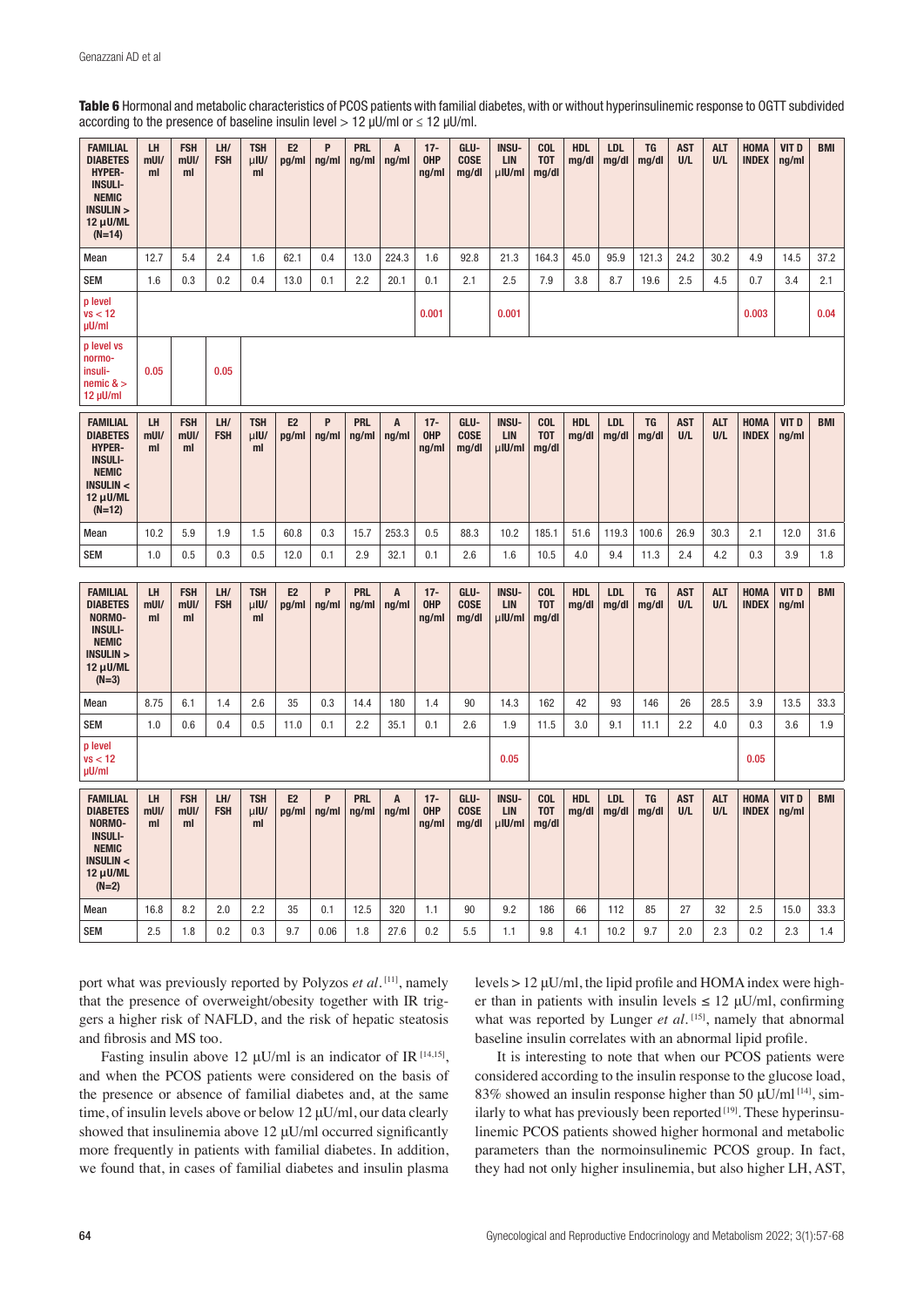Figure 5 HIE profiles under OGTT in PCOS with familial diabetes according to hyper or normoinsulinemic response and baseline plasma insulin ≤ or > 12 µU/ ml. Panel A: hyperinsulinemic PCOS patients with baseline insulin plasma levels > 12 μU/ml showed a higher HIE profile starting from time -15 and 0. (\*\* p< 0.02; \*\*\* p< 0.002). Panel B: normoinsulinemic PCOS did not show any significant difference in HIE profile when considering baseline insulin plasma levels.



Table 7 Hormonal and metabolic characteristics of PCOS patients with no familial diabetes with or without hyperinsulinemic response to OGTT subdivided according to the presence of baseline insulin level  $> 12 \mu U/m$  or  $\leq 12 \mu U/m$ .

| N <sub>O</sub><br><b>FAMILIAL</b><br><b>DIABETES</b><br><b>HYPER-</b><br><b>INSULI-</b><br><b>NEMIC</b><br>INSULIN ><br>$12 \mu$ U/ML<br>$(N=5)$            | LH<br>$m$ UI/<br>ml        | <b>FSH</b><br>$m$ UI/<br>ml | LH/<br><b>FSH</b> | <b>TSH</b><br>$\mu$ IU/<br>ml | E2<br>pg/ml             | P<br>ng/ml               | <b>PRL</b><br>ng/ml      | $\overline{A}$<br>ng/ml | $17 -$<br><b>OHP</b><br>ng/ml | GLU-<br><b>COSE</b><br>mg/dl | <b>INSU-</b><br><b>LIN</b><br>$\mu$ IU/ml | <b>COL</b><br>T <sub>0</sub> T<br>mg/dl | <b>HDL</b><br>mg/dl | LDL<br>mg/dl             | <b>TG</b><br>mg/dl | <b>AST</b><br>U/L | <b>ALT</b><br>U/L        | <b>HOMA</b><br><b>INDEX</b> | VIT D<br>ng/ml           | <b>BMI</b>               |
|-------------------------------------------------------------------------------------------------------------------------------------------------------------|----------------------------|-----------------------------|-------------------|-------------------------------|-------------------------|--------------------------|--------------------------|-------------------------|-------------------------------|------------------------------|-------------------------------------------|-----------------------------------------|---------------------|--------------------------|--------------------|-------------------|--------------------------|-----------------------------|--------------------------|--------------------------|
| Mean                                                                                                                                                        | 10.0                       | 5.3                         | 1.9               | 4.7                           | 55.7                    | 0.6                      | 21.8                     | 435.0                   | 1.2                           | 94.2                         | 15.0                                      | 167.2                                   | 42.6                | 107.2                    | 97.6               | 19.2              | 20.6                     | 3.6                         | 18.2                     | 31.1                     |
| <b>SEM</b>                                                                                                                                                  | 1.5                        | 0.3                         | 0.3               |                               | 15.2                    | 0.1                      | 5.1                      | 150.3                   | 0.3                           | 4.1                          | 3.1                                       | 16.9                                    | 4.0                 | 17.6                     | 20.3               | 1.8               | 2.6                      | 0.9                         | 3.1                      | 2.9                      |
| p level<br>vs < 12<br>µU/ml                                                                                                                                 |                            |                             |                   |                               |                         |                          |                          |                         |                               |                              |                                           |                                         | 0.03                |                          |                    |                   |                          | 0.02                        |                          |                          |
| N <sub>0</sub><br><b>FAMILIAL</b><br><b>DIABETES</b><br><b>HYPER-</b><br><b>INSULI-</b><br><b>NEMIC</b><br><b>INSULIN &lt;</b><br>$12 \mu$ U/ML<br>$(N=13)$ | <b>LH</b><br>$m$ UI/<br>ml | <b>FSH</b><br>$m$ UI/<br>ml | LH/<br><b>FSH</b> | <b>TSH</b><br>$\mu$ IU/<br>ml | E <sub>2</sub><br>pg/ml | P<br>ng/ml               | <b>PRL</b><br>ng/ml      | A<br>ng/ml              | $17 -$<br><b>OHP</b><br>ng/ml | GLU-<br><b>COSE</b><br>mq/dl | <b>INSU-</b><br><b>LIN</b><br>$\mu$ IU/ml | <b>COL</b><br><b>TOT</b><br>mg/dl       | <b>HDL</b><br>mg/dl | <b>LDL</b><br>mg/dl      | <b>TG</b><br>mg/dl | <b>AST</b><br>U/L | <b>ALT</b><br>U/L        | <b>HOMA</b><br><b>INDEX</b> | VIT D<br>ng/ml           | <b>BMI</b>               |
| Mean                                                                                                                                                        | 12.7                       | 5.9                         | 2.1               | 2.0                           | 49.0                    | 0.6                      | 19.2                     | 304.1                   | 1.4                           | 85.3                         | 11.1                                      | 172.1                                   | 56.3                | 102.2                    | 96.5               | 21.5              | 21.2                     | 1.8                         | 20.7                     | 28.9                     |
| <b>SEM</b>                                                                                                                                                  | 2.2                        | 0.4                         | 0.3               | 0.3                           | 4.3                     | 0.2                      | 2.5                      | 38.9                    | 0.3                           | 2.5                          | 2.2                                       | 9.4                                     | 4.8                 | 7.9                      | 13.9               | 2.2               | 3.9                      | 0.2                         | 4.8                      | 2.3                      |
| N <sub>0</sub><br><b>FAMILIAL</b><br><b>DIABETES</b><br>NORMO-<br><b>INSULI-</b><br><b>NEMIC</b><br><b>INSULIN &gt;</b><br>$12 \mu$ U/ML<br>$(N=0)$         | <b>LH</b><br>$m$ UI/<br>ml | <b>FSH</b><br>$m$ Ul/<br>ml | LH/<br><b>FSH</b> | <b>TSH</b><br>$\mu$ IU/<br>ml | E <sub>2</sub><br>pg/ml | P<br>ng/ml               | <b>PRL</b><br>nq/ml      | A<br>ng/ml              | $17 -$<br><b>OHP</b><br>ng/ml | GLU-<br><b>COSE</b><br>mg/dl | <b>INSU-</b><br><b>LIN</b><br>$\mu$ IU/ml | <b>COL</b><br>T <sub>0</sub> T<br>mg/dl | <b>HDL</b><br>mg/dl | <b>LDL</b><br>mg/dl      | <b>TG</b><br>mg/dl | <b>AST</b><br>U/L | <b>ALT</b><br>U/L        | <b>HOMA</b><br><b>INDEX</b> | VIT D<br>ng/ml           | <b>BMI</b>               |
| Mean                                                                                                                                                        | --                         | $\overline{\phantom{a}}$    | $\overline{a}$    | $\overline{\phantom{a}}$      | Ξ.                      | $\overline{\phantom{a}}$ | $\overline{\phantom{a}}$ | Ξ.                      | $\overline{\phantom{a}}$      | $\overline{\phantom{a}}$     | $\overline{\phantom{a}}$                  | $\overline{a}$                          | $\overline{a}$      | $\overline{\phantom{a}}$ | --                 | $\overline{a}$    | $\overline{\phantom{a}}$ | --                          | $\overline{\phantom{a}}$ | $\overline{\phantom{a}}$ |
| <b>SEM</b>                                                                                                                                                  |                            |                             |                   |                               |                         |                          |                          |                         |                               |                              |                                           |                                         |                     |                          |                    |                   |                          |                             |                          |                          |
| N <sub>0</sub><br><b>FAMILIAL</b><br><b>DIABETES</b><br>NORMO-<br><b>INSULI-</b><br><b>NEMIC</b><br><b>INSULIN &lt;</b><br>$12 \mu$ U/ML<br>$(N=4)$         | LH<br>$m$ UI/<br>ml        | <b>FSH</b><br>$m$ Ul/<br>ml | LH/<br><b>FSH</b> | <b>TSH</b><br>$\mu$ IU/<br>ml | E <sub>2</sub><br>pg/ml | P<br>ng/ml               | <b>PRL</b><br>ng/ml      | A<br>ng/ml              | $17 -$<br><b>OHP</b><br>ng/ml | GLU-<br><b>COSE</b><br>mg/dl | <b>INSU-</b><br><b>LIN</b><br>$\mu$ IU/ml | <b>COL</b><br><b>TOT</b><br>mg/dl       | <b>HDL</b><br>mg/dl | <b>LDL</b><br>mg/dl      | <b>TG</b><br>mg/dl | <b>AST</b><br>U/L | <b>ALT</b><br>U/L        | <b>HOMA</b><br><b>INDEX</b> | VIT D<br>ng/ml           | <b>BMI</b>               |
| Mean                                                                                                                                                        | 7.1                        | 6.1                         | 1.1               | 1.6                           | 49.3                    | 1.6                      | 12.9                     | 195.0                   | 0.4                           | 87.0                         | 7.2                                       | 215.3                                   | 85.5                | 110.8                    | 96.3               | 15.0              | 13.0                     | 1.2                         | 18.7                     | 31.6                     |
| <b>SEM</b>                                                                                                                                                  | 2.5                        | 1.3                         | 0.2               | 0.4                           | 10.6                    | 1.4                      | 4.2                      | 49.6                    | 0.05                          | 5.5                          | 2.0                                       | 33.0                                    | 25.5                | 37.9                     | 27.1               | 2.3               | 2.1                      | 0.4                         | 7.5                      | 4.2                      |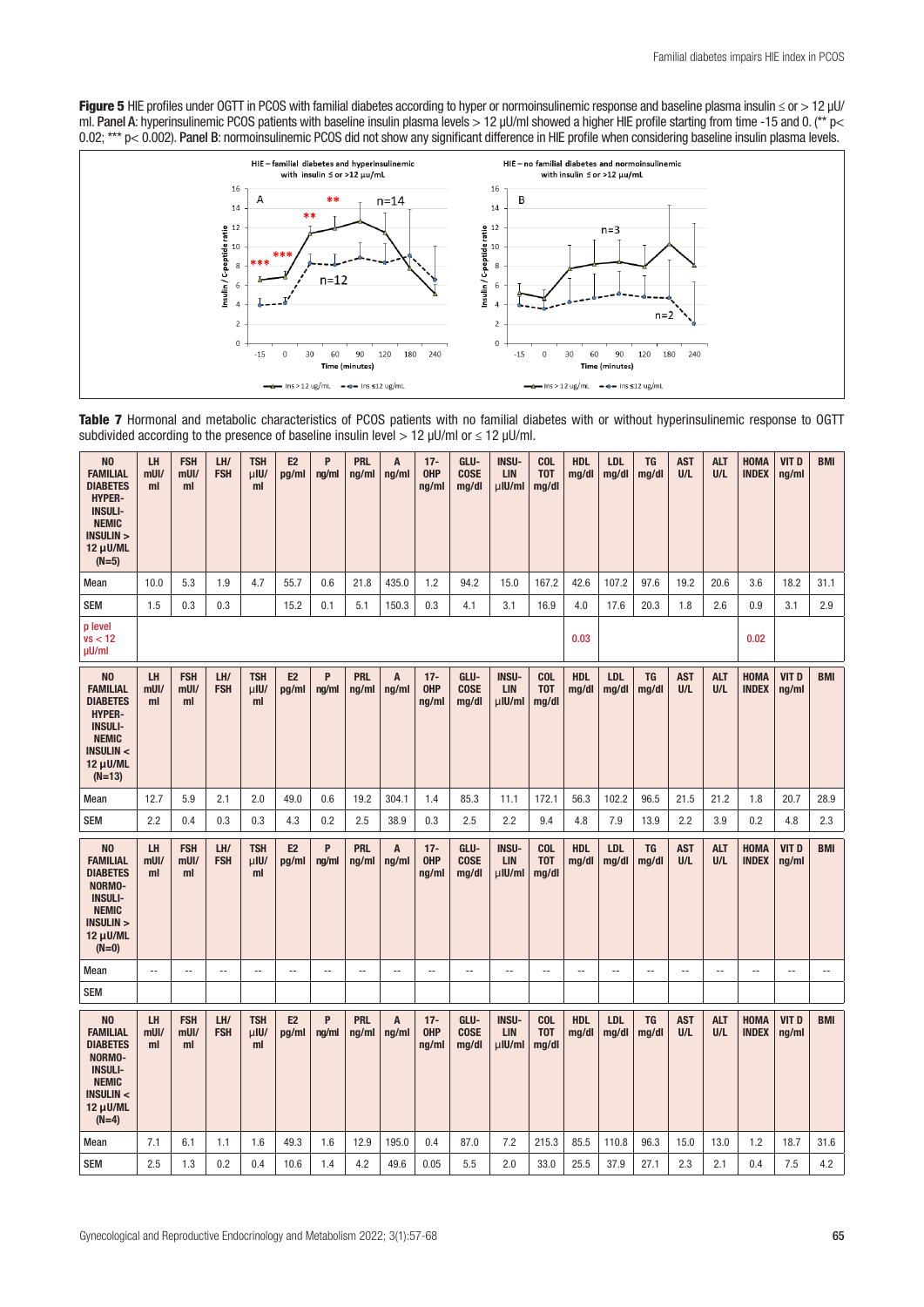Figure 6 HIE profiles under OGTT in PCOS patients without familial diabetes according to hyper or normoinsulinemic response and with baseline plasma insulin ≤ or > 12 µU/ml. Panel A: hyperinsulinemic PCOS showed a profile significantly different from hyperinsulinemic PCOS at time 60 minutes (\*\*\* p< 0.007). Hyperinsulinemic PCOS showed also a significant decrease of HIE (p<0.01) from time 30 to 60 minutes after glucose load Panel B: no normoinsulinemic PCOS showed baseline plasma insulin > 12 µU/ml.



ALT and HOMA index values, although their BMI was similar to that seen in the normoinsulinemic patients. This observation is fundamental since it allows us to see that insulin response to glucose load, when it reaches high levels, is an essential index for suspecting impairment both of metabolism and of reproductive function. On the basis of this observation, obesity does not seem to be the only clinical index pointing to the presence of impaired metabolism in PCOS patients. This link between insulin and reproduction has recently been demonstrated in oligomenorrheic PCOS patients, who showed higher plasma LH and kisspeptin levels and temporally uncoupled LH and kisspeptin pulsatile secretion due to the negative modulation of insulin on KNDy neurons [20,21]. Our present observation confirms these data and shows that higher baseline insulin in the fasting condition and/or in response to OGTT corresponds to a higher presence of profiles of impaired reproduction and metabolism.

When PCOS patients were evaluated considering the presence of an insulin response to the OGTT above the cutoff of 50  $\mu$ U/ml<sup>[14]</sup>, and at the same time according to the presence or absence of familial predisposition to diabetes, all subjects with familial diabetes again showed higher plasma AST and ALT levels. In addition, the concomitance of familial diabetes with high insulin response to the OGTT and baseline levels of insulin > 12 μU/ml is coupled with plasma ALT and AST levels at the upper limit of normality.

These observations are in agreement with a previous report that demonstrated that liver impairment and steatosis risk are associated with muscle and adipose tissue IR [8]. Our data showed an additional fact: we found that AST and ALT levels were high only in PCOS patients with familial diabetes, which supports the concept that familial diabetes, at a higher grade, predisposes to impaired (albeit still within normal limits) hepatocyte function. This idea is further strengthened by the fact that the PCOS patients without familial diabetes did not show this elevation of insulin response to OGTT, even though some showed responses above the cutoff of 50 μU/ml, independently of baseline insulin levels ( $\leq$  or  $> 12$  uU/ml).

Practically speaking, our data show that PCOS patients with

familial diabetes have non-optimal liver function, as indicated by higher AST and ALT levels, and that this is frequently associated with high baseline insulin levels and an insulin response to OGTT higher than 50 μU/ml. All these aspects are recognized as predisposing factors not only to MS [6] but also to NAFLD and liver steatosis [8,11]. In fact, NAFLD is very frequent in PCOS patients, and the combination of PCOS with obesity and IR is a dangerous cocktail that, over time, triggers not only NALFD but also the occurrence of type II diabetes, to which almost 60% of our PCOS patients had a familial predisposition [22,23].

To better understand liver function and its relationship with IR we also evaluated the HIE index [10]. This index reflects the dynamics of both insulin and C-peptide secretion and metabolic clearance.

Insulin is secreted by pancreatic cells of Langerhans islets and after proinsulin is synthesized and located in the beta-granules in the Golgi apparatus  $[24]$ , the C-peptide is cleaved and disulphide bonds, bind the A-chain and B-chain together thus structuring insulin. While hepatic extraction of C-peptide, unlike that of insulin, is negligible and reflects the β-cell secretory capacity  $[25, 26]$ , the majority of insulin is cleared by the liver  $[25]$ . It is evident that although the production ratio between insulin and C-peptide is theoretically 1, the ratio computed between plasma insulin and C-peptide concentrations greatly reflects the clearance kinetics of both peptides, and represents an index between circulating insulin and its release from the pancreatic cells, this last represented by C peptide.

This ratio cannot be equal to 1 both in physiological and pathophysiological conditions. In fact, catheterization of the hepatic artery that enters the liver showed that the amounts of C-peptide and insulin were qualitatively similar, but after the hepatic filter this ratio decreases [12]. To better understand the role of liver extraction of insulin, it is necessary to describe how, physiologically, the pancreas responds to glucose load<sup>[27]</sup>. Usually, in fasting condition, there is basal insulin secretion. As soon as β-cells are exposed to the increase in glucose there is a rapid release of insulin. This first-phase secretion occurs within 5-10 min of this exposure and it is followed by a decline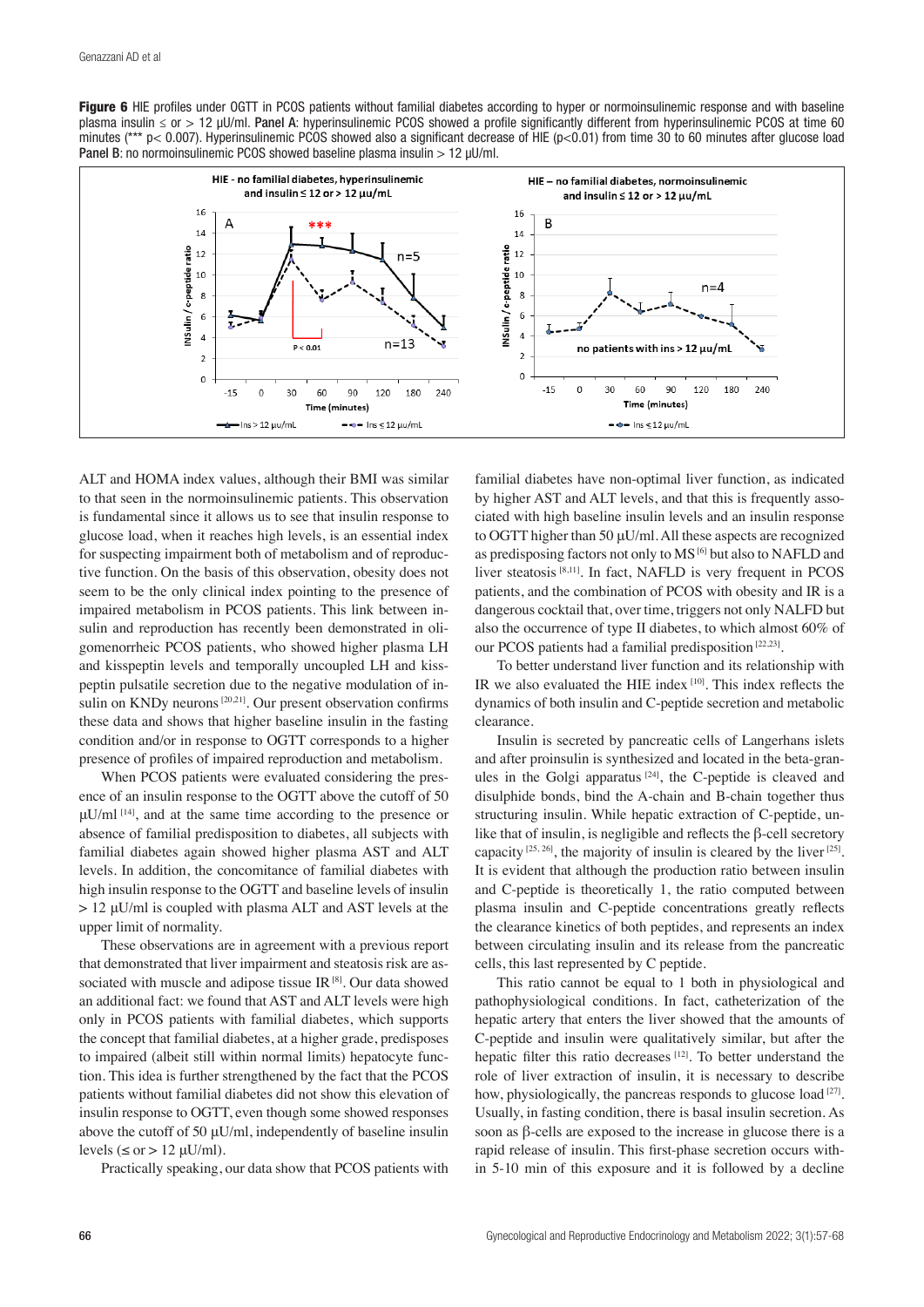in insulin secretion within 15-30 minutes, as shown by a rapid decrease in plasma insulin levels [27]. After this acute response there is a second phase of insulin secretion, during which the secretion rises more gradually and slowly than in the first phase and is directly related to the duration of the glycemic stimulus [27, 28]. Recent studies report that β-cells contain two distinct pools of insulin granules: a small labile pool (2% of the insulin produced) for the immediate release (first-phase) and a larger (98%) stable pool that is released slowly (second-phase)  $[28, 29]$ .

When blood is sampled directly from the portal vein, the biphasic insulin response is well defined  $[27]$ , but when only peripheral sampling is available, the biphasic insulin response is delayed and partly dampened due to the passage through the liver and distribution in the peripheral blood<sup>[27]</sup>. In normal subjects the shape of the insulin response to the glucose load (OGTT) shows this bimodal response, with a quick increase followed by a reduction and a subsequent increase, corresponding to the second phase. The repeated blood sampling during the OGTT is crucial to highlight this bimodal response, and the more frequent the sampling is, the better it is able to show this phenomenon. With a standard OGTT, the two phases can be seen at around 30–60 minutes from the glucose ingestion. The drop in the first-phase plasma insulin concentrations represents the combined effect of the end of the rapid insulin secretion (first phase) and the insulin clearance and degradation performed by the liver. This decline is immediately followed by the second-phase rise [27].

On this basis, the HIE index computed as the ratio between plasma insulin and C-peptide concentrations is able to show how insulin dynamics depend on liver function, since C-peptide levels reflect the secretory capacity of the β-cells  $[25]$ , given that hepatic extraction of C-peptide, unlike that of insulin, is negligible [26]. In fact, C-peptide secretion did not differ between PCOS and control subjects, thus suggesting that peripheral hyperinsulinemia in PCOS patients could be due to lowered insulin extraction at the liver level  $[9]$  rather than to IR in skeletal muscles [30]. In fact, similarly to the hyperinsulinemia typical of obese patients [12], this pattern changed in the hepatic vein also in PCOS, reflecting the liver extraction of insulin<sup>[12]</sup>.

Our data support this evidence and demonstrate that this situation is greatly related to familial diabetes since the PCOS patients with a family history of diabetes did not show any HIE decrease 30-60 minutes after OGTT. This observation suggests that insulin clearance by the liver is somehow reduced, leaving a higher amount of insulin uncleared and still circulating in the blood, in addition to that dynamically secreted by the pancreatic islets exposed to glucose stimulation. In addition, our data showed that this occurred especially in the familial diabetes cases and it was increased in the presence of a hyperinsulinemic response to the OGTT and/or when baseline insulin levels were  $> 12 \mu U/ml$ . In fact, the PCOS patients with no familial diabetes showed an HIE profile that was consistently different in shape from that of the patients with familial diabetes. In the former, the first phase of the insulin response was clearly distinct from the second phase and not dampened by the reduced hepatic clearance, as instead occurred in the presence of familial diabetes.

It is of interest to note that only a few of the PCOS patients

without familial diabetes showed a hyperinsulinemic response to OGTT coupled with baseline plasma insulin levels above 12 μU/ml. In these patients, a dampened HIE curve was observed, masking the two phases of insulin secretion. This allowed us to infer that a certain degree of liver function impairment can also occur in PCOS without familial diabetes, leading to reduced insulin clearance, even in presence of normal ALT and AST levels. This observation suggests that both hyperinsulinism and the dysmetabolic state due to obesity negatively impair liver function.

Our data confirm the finding of Peiris *et al*.<sup>[30]</sup> and support the hypothesis that a specific differential liver ability in degrading insulin participates in the maintenance of IR and drives the hyperinsulinemic condition in PCOS patients, particularly in the presence of familial diabetes. Since these patients also have plasma AST and ALT levels at the upper limits of normality, higher than those in patients without familial diabetes, our data suggest that familial diabetes predisposes to impaired liver function, as previously reported [6,8,11]. Our data support the fact that familial diabetes and overweight/obesity trigger impaired synthesis/expression of the insulin degrading enzyme, as previously reported [9,31]. This situation could be at the basis of the reduced clearance of insulin, thus contributing to the hyperinsulinemic condition of PCOS.

In conclusion, our data suggest that the compensatory hyperinsulinemia in overweight/obese PCOS is due not only to reduced peripheral insulin sensitivity, but also to reduced hepatic insulin clearance as demonstrated by the dampened decrease in insulin after the first-phase secretion, a finding disclosed by HIE computation. Fasting plasma insulin levels above 12 μU/ ml are a significant index of IR, similarly to the hyperinsulinemic response to OGTT, especially in PCOS with familial diabetes. According to the findings of the present study, familial diabetes is a serious predisposing factor that, together with other pathophysiological conditions still induced by familial diabetes (i.e., abnormal endogenous inositol and/or alpha lipoic acid synthesis/expression)<sup>[18]</sup>, creates the conditions for triggering/ maintaining IR.

#### **References**

- 1. Azziz R, Woods KS, Reyna R, Key TJ, Knochenhauer ES, Yildiz BO. The prevalence and features of the polycystic ovary syndrome in an unselected population. J Clin Endocrinol Metab. 2004;89:2745-9.
- 2. Hahn S, van Halteren WB, Kimming R, Mann K, Gärtner R, Janssen OE. Diagnostik des polycystischen ovarsyndroms - Diagnostic procedures in polycystic ovary syndrome. J Lab Med. 2003;27:53-9.
- 3. Fauser BCJM, Tarlatzis BC, Rebar RW, et al. Consensus on women's health aspects of polycystic ovary syndrome (PCOS): the Amsterdam ESHRE/ASRM-Sponsored 3rd PCOS Consensus Workshop Group. Fertil Steril. 2012;97:28-38.e25.
- 4. Rosenfield RL, Ehrmann DA. The pathogenesis of Polycystic Ovary Syndrome (PCOS): the hypothesis of PCOS as functional ovarian hyperandrogenism revisited. Endocr Rev. 2016;37:467-520.
- Patel S. Polycystic ovary syndrome (PCOS), an inflammatory, systemic, lifestyle endocrinopathy. J Steroid Biochem Mol Biol. 2018;182:27- 36.
- 6. Srikanthan K, Feyh A, Visweshwar H, Shapiro JI, Sodhi K. Systematic review of metabolic syndrome biomarkers: a panel for early detection, management, and risk stratification in the West Virginian population.